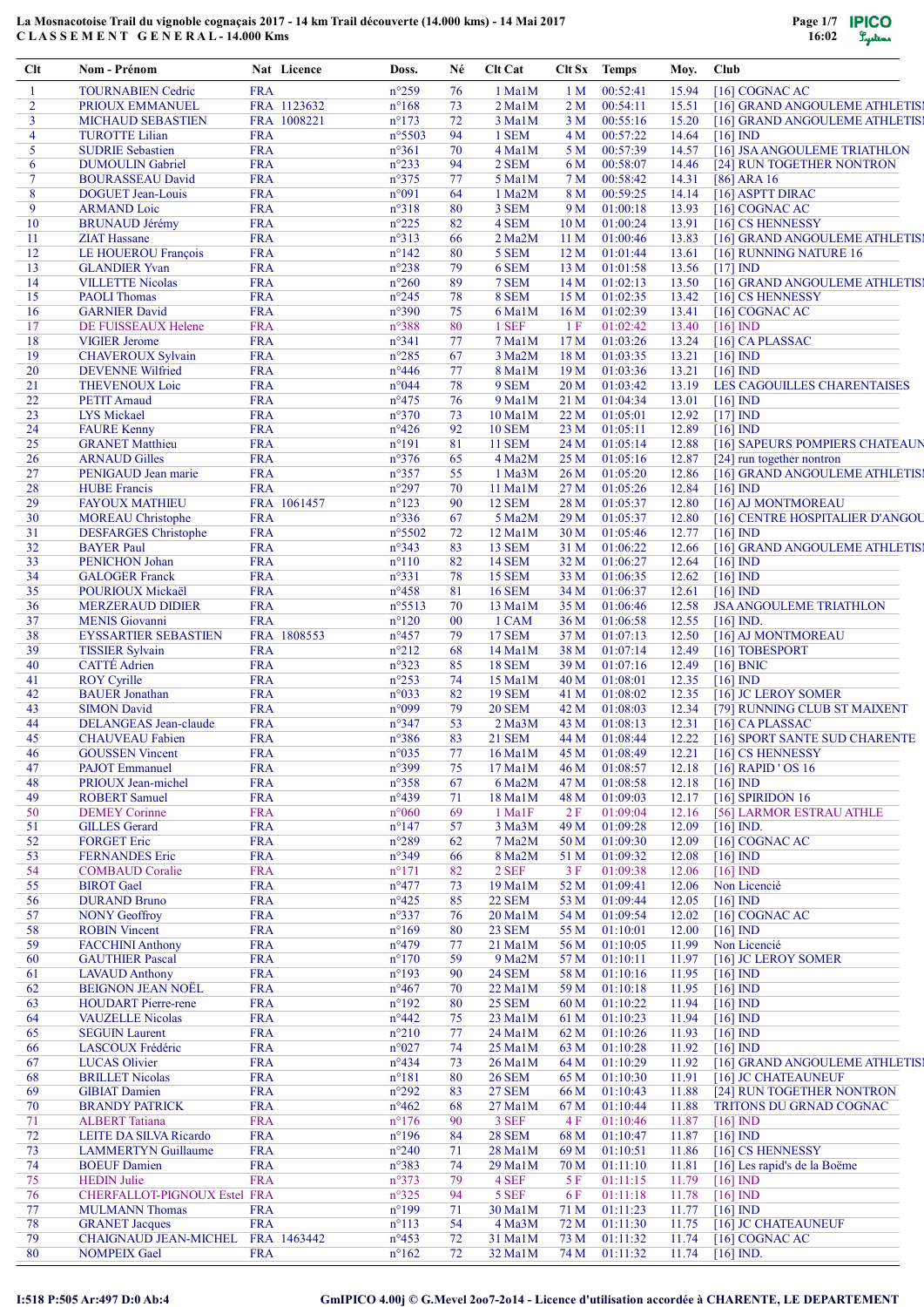

| Clt | Nom - Prénom                |            | Nat Licence | Doss.           | Né | Clt Cat               | Clt Sx           | <b>Temps</b>   | Moy.  | Club                           |
|-----|-----------------------------|------------|-------------|-----------------|----|-----------------------|------------------|----------------|-------|--------------------------------|
| 81  | <b>BOUINOT</b> Serge        | <b>FRA</b> |             | $n^{\circ}275$  | 66 | 10 Ma2M               | 75 M             | 01:11:32       | 11.74 | [16] JC CHATEAUNEUF            |
| 82  | <b>VALLON DAVID</b>         |            | FRA 1601826 | $n^{\circ}451$  | 71 | 33 MalM               | 76 M             | 01:11:33       | 11.74 | $[16]$ COGNAC AC               |
| 83  | <b>MADELAINE ALEXANDRE</b>  | <b>FRA</b> |             | $n^{\circ}5512$ | 85 | <b>29 SEM</b>         | 77 M             | 01:11:39       | 11.73 | $[16]$ IND                     |
| 84  | <b>MAZEAU</b> Alexandre     | <b>FRA</b> |             | $n^{\circ}300$  | 78 | <b>30 SEM</b>         | 78 M             | 01:11:50       | 11.69 | [24] RUN TOGETHER NONTRON      |
| 85  | <b>FORESTIER Thomas</b>     | <b>FRA</b> |             | $n^{\circ}441$  | 84 | <b>31 SEM</b>         | 79 M             | 01:11:53       | 11.69 | $[16]$ ARA $16$                |
| 86  | <b>RICHARDAUD Bruno</b>     | <b>FRA</b> |             | $n^{\circ}174$  | 63 | $11$ Ma2M             | 80 M             | 01:11:59       | 11.67 | $[17]$ CEA                     |
| 87  | <b>BENOIST Renaud</b>       | <b>FRA</b> |             | $n^{\circ}465$  | 71 | 34 Ma1M               | 81 M             | 01:12:04       | 11.66 | [16] JUST RUN_FUN              |
| 88  | <b>FEKKAK LOUIS</b>         | <b>FRA</b> |             | $n^{\circ}464$  | 84 | 32 SEM                | 82 M             | 01:12:05       | 11.66 | $[16]$ IND                     |
| 89  | <b>MALLEREAU CYRIL</b>      | <b>FRA</b> |             | $n^{\circ}111$  | 70 | 35 MalM               | 83 M             | 01:12:08       | 11.65 | $[16]$ SPIRIDON 16             |
| 90  | <b>MOREAU</b> Christine     | <b>FRA</b> |             | $n^{\circ}356$  | 68 | $2$ Ma <sub>1</sub> F | 7 F              | 01:12:09       | 11.64 | [16] LES JOGGEURS BRIAUDS      |
| 91  |                             | <b>FRA</b> |             | n°5529          | 91 | 33 SEM                | 84 M             | 01:12:12       | 11.64 | Non Licencié                   |
|     | <b>DESCHAMPS Laurent</b>    |            |             | $n^{\circ}362$  | 73 |                       |                  |                |       |                                |
| 92  | <b>VALANTIN Denis</b>       | <b>FRA</b> |             |                 |    | 36 Ma1M               | 85 M             | 01:12:25       | 11.60 | [16] VALANTIN                  |
| 93  | <b>JOUANNETAUD Stephane</b> | <b>FRA</b> |             | $n^{\circ}085$  | 71 | 37 MalM               | 86 M             | 01:12:27       | 11.59 | [16] GRAND ANGOULEME ATHLETIS] |
| 94  | <b>GAUTIER Clement</b>      | <b>FRA</b> |             | $n^{\circ}291$  | 85 | <b>34 SEM</b>         | 87 M             | 01:12:37       | 11.57 | $[16]$ IND                     |
| 95  | <b>TEXIER Dominique</b>     | <b>FRA</b> |             | $n^{\circ}136$  | 62 | 12 Ma2M               | 88 M             | 01:12:40       | 11.56 | [16] ASPTT DIRAC               |
| 96  | PERROGON Frédéric           | <b>FRA</b> |             | $n^{\circ}175$  | 64 | 13 Ma2M               | 89 M             | 01:12:52       | 11.53 | <b>CEA</b>                     |
| 97  | <b>JACOB</b> Alexandre      | <b>FRA</b> |             | $n^{\circ}334$  | 88 | <b>35 SEM</b>         | 90 M             | 01:12:57       | 11.52 | $[16]$ ND                      |
| 98  | <b>GARDY</b> Jordan         | <b>FRA</b> |             | $n^{\circ}141$  |    | <b>36 SEM</b>         | 91 M             | 01:13:01       | 11.50 | $[44]$ IND                     |
| 99  | <b>BALLET</b> Pascal        | <b>FRA</b> |             | $n^{\circ}320$  | 75 | 38 MalM               | 92 M             | 01:13:02       | 11.50 | [16] JARNAC ATHLETISME         |
| 100 | PLUYAUD Laurent             | <b>FRA</b> |             | $n^{\circ}455$  | 86 | <b>37 SEM</b>         | 93 M             | 01:13:06       | 11.49 | $[16]$ ND                      |
| 101 | ROLLAND LUDOVIC             | <b>FRA</b> |             | $n^{\circ}108$  | 76 | 39 Ma1M               | 94 M             | 01:13:07       | 11.49 | $[16]$ $ND$                    |
| 102 | <b>GOIZET</b> Pascal        | <b>FRA</b> |             | $n^{\circ}428$  | 64 | 14 Ma2M               | 95 M             | 01:13:13       | 11.47 | [16] GRAND ANGOULEME ATHLETIS] |
| 103 | <b>HENIN EMMANUEL</b>       | <b>FRA</b> |             | $n^{\circ}5515$ | 68 | $40$ Ma $1$ M         | 96 M             | 01:13:27       | 11.44 | $[16]$ ND                      |
| 104 | <b>BERLUREAU</b> Stephane   | <b>FRA</b> |             | $n^{\circ}344$  | 74 | 41 Ma1M               | 97 M             | 01:13:35       | 11.42 | $[16]$ IND                     |
| 105 | <b>ODIN</b> Vincent         | <b>FRA</b> |             | $n^{\circ}122$  | 85 | <b>38 SEM</b>         | 98 M             | 01:13:40       | 11.40 | $[16]$ IND                     |
| 106 | <b>DE FREITAS Billy</b>     | <b>FRA</b> |             | $n^{\circ}374$  | 84 | <b>39 SEM</b>         | 99 M             | 01:13:41       | 11.40 | [16] JC LEROY SOMER            |
|     |                             |            |             |                 |    |                       |                  |                |       |                                |
| 107 | <b>FREMINET Guillaume</b>   | <b>FRA</b> |             | $n^{\circ}350$  | 79 | <b>40 SEM</b>         | 100 M            | 01:13:42       | 11.40 | [16] TOP FORME                 |
| 108 | <b>CHEYRADE David</b>       | <b>FRA</b> |             | n°090           | 82 | 41 SEM                | 101 M            | 01:13:44       | 11.39 | [16] ASPTT DIRAC               |
| 109 | <b>BORDRON Mickaël</b>      | <b>FRA</b> |             | $n^{\circ}5521$ | 80 | 42 SEM                | 102 M            | 01:13:49       | 11.38 | $[16]$ IND                     |
| 110 | <b>BONNEFOY Jerome</b>      | <b>FRA</b> |             | $n^{\circ}321$  | 75 | 42 MalM               | 103 M            | 01:13:54       | 11.37 | $[16]$ IND                     |
| 111 | <b>GUILLEBAUD Joel</b>      | <b>FRA</b> |             | $n^{\circ}065$  | 54 | $5$ Ma $3$ M          | 104 <sub>M</sub> | 01:13:56       | 11.36 | $[16]$ IND.                    |
| 112 | <b>PERLOT Ronald</b>        | <b>FRA</b> |             | $n^{\circ}246$  | 71 | 43 Ma1M               | 105 <sub>M</sub> | 01:14:01       | 11.35 | $[16]$ IND                     |
| 113 | <b>ROY Olivier</b>          | <b>FRA</b> |             | $n^{\circ}364$  | 80 | 43 SEM                | 106 <sub>M</sub> | 01:14:01       | 11.35 | [16] LES JOGGEURS BRIAUDS      |
| 114 | <b>BOURASSEAU Mathieu</b>   | <b>FRA</b> |             | $n^{\circ}172$  | 82 | <b>44 SEM</b>         | 107 M            | 01:14:17       | 11.31 | $[16]$ ND                      |
| 115 | <b>GAVALLET</b> Sebastien   | <b>FRA</b> |             | n°391           | 85 | 45 SEM                | 108 M            | 01:14:18       | 11.31 | $[16]$ IND                     |
| 116 | <b>TESSERON</b> Jean Paul   | <b>FRA</b> |             | $n^{\circ}012$  | 71 | 44 Ma1M               | 109 M            | 01:14:29       | 11.28 | $[16]$ IND                     |
| 117 | <b>SARRAZIN Jacky</b>       | <b>FRA</b> |             | $n^{\circ}363$  | 50 | $6$ Ma $3$ M          | 110 M            | 01:14:32       | 11.27 | [17] AC ST PALAIS/MER          |
| 118 | <b>MESNARD</b> Sebastien    | <b>FRA</b> |             | $n^{\circ}119$  | 73 | 45 Ma1M               | 111M             | 01:14:42       | 11.25 | $[16]$ ND.                     |
|     |                             |            |             |                 |    |                       |                  |                |       |                                |
| 119 | <b>PETINIOT Fabien</b>      | <b>FRA</b> |             | $n^{\circ}472$  | 74 | 46 Ma1M               | 112M             | 01:14:46       | 11.24 | <b>TEAM MOULIDARS</b>          |
| 120 | <b>BASELLO</b> Florent      | <b>FRA</b> |             | $n^{\circ}045$  | 78 | <b>46 SEM</b>         | 113 M            | 01:14:48       | 11.23 | $[16]$ IND.                    |
| 121 | <b>FORILLERE LOUISE</b>     |            | FRA 1859021 | $n^{\circ}046$  | 75 | 3 Ma1F                | 8F               | 01:14:48       | 11.23 | [16] FRATER ATHLE BARRET BARBE |
| 122 | <b>LEDUQUE Cédrick</b>      | <b>FRA</b> |             | n°394           | 78 | 47 SEM                | 114M             | 01:15:08       | 11.18 | $[16]$ IND                     |
| 123 | <b>MOST Bruno</b>           | <b>FRA</b> |             | $n^{\circ}061$  | 66 | 15 Ma2M               | 115M             | 01:15:09       | 11.18 | $[16]$ ND                      |
| 124 | <b>AYEM Henri-michel</b>    | <b>FRA</b> |             | n°381           | 69 | 47 MalM               | 116M             | 01:15:23       | 11.14 | $[16]$ IND                     |
| 125 | <b>BERTHELOT Jérôme</b>     | <b>FRA</b> |             | $n^{\circ}5520$ | 73 | 48 Ma1M               | 117M             | 01:15:28       | 11.13 | $[16]$ ND                      |
| 126 | ROUSSEAU Jerome             | <b>FRA</b> |             | $n^{\circ}412$  | 85 | <b>48 SEM</b>         |                  | 118 M 01:15:35 |       | $11.12$ [16] IND               |
| 127 | <b>BAYER</b> Pierre         | <b>FRA</b> |             | $n^{\circ}482$  | 78 | 49 SEM                |                  | 119 M 01:15:37 | 11.11 | Non Licencié                   |
| 128 | POL JEAN-LUC                |            | FRA 1118665 | $n^{\circ}003$  | 65 | 16 Ma2M               | 120 M            | 01:15:43       | 11.10 | [16] JARNAC ATHLETISME         |
| 129 | LAPOUGE Cédric              | <b>FRA</b> |             | $n^{\circ}468$  | 81 | <b>50 SEM</b>         | 121 <sub>M</sub> | 01:15:47       | 11.09 | LES CAGOUILLES CHARENTAISES    |
| 130 | <b>RAPEAU DAVID</b>         |            | FRA 1297638 | $n^{\circ}167$  | 75 | 49 MalM               | 122 M            | 01:15:52       | 11.07 | [16] JARNAC ATHLETISME         |
| 131 |                             | <b>FRA</b> |             |                 |    | <b>51 SEM</b>         |                  |                |       | $[16]$ IND                     |
|     | <b>RICHARD Jérome</b>       |            |             | $n^{\circ}308$  | 82 |                       | 123M             | 01:15:53       | 11.07 |                                |
| 132 | <b>NOEL EDDIE</b>           | <b>FRA</b> |             | $n^{\circ}473$  | 87 | <b>52 SEM</b>         | 124 M            | 01:15:53       | 11.07 | $[16]$ ND                      |
| 133 | <b>MICHAUT</b> Sebastien    | <b>FRA</b> |             | $n^{\circ}368$  | 72 | 50 Ma1M               | 125 M            | 01:16:01       | 11.05 | [16] CAPLASSAC                 |
| 134 | <b>MERIGEAU</b> Christophe  | <b>FRA</b> |             | $n^{\circ}080$  | 75 | 51 MalM               | 126 <sub>M</sub> | 01:16:03       | 11.05 | $[16]$ ASPA                    |
| 135 | <b>BALUSSEAUD Alexandre</b> | <b>FRA</b> |             | $n^{\circ}342$  | 81 | 53 SEM                | 127 <sub>M</sub> | 01:16:05       | 11.04 | $[16]$ COGNAC AC               |
| 136 | <b>THORIN Eric</b>          | <b>FRA</b> |             | $n^{\circ}271$  | 70 | 52 Ma1M               | 128 M            | 01:16:05       | 11.04 | $[16]$ $ND$                    |
| 137 | <b>VOISIN</b> Jean marc     | <b>FRA</b> |             | $n^{\circ}031$  | 61 | 17 Ma2M               | 129 M            | 01:16:21       | 11.00 | $[16]$ IND.                    |
| 138 | <b>LAPLAGNE René</b>        | <b>FRA</b> |             | n°083           | 56 | $7$ Ma $3$ M          | 130 M            | 01:16:24       | 11.00 | $[16]$ IND                     |
| 139 | <b>ROLAND XAVIER</b>        |            | FRA 1639404 | $n^{\circ}129$  | 74 | 53 Ma1M               | 131 M            | 01:16:33       | 10.97 | [16] GRAND ANGOULEME ATHLETIS] |
| 140 | <b>CALANDREAU Cyril</b>     | <b>FRA</b> |             | $n^{\circ}132$  | 84 | <b>54 SEM</b>         | 132M             | 01:16:35       | 10.97 | $[16]$ IND.                    |
| 141 | <b>MIALHE Claude</b>        | <b>FRA</b> |             | $n^{\circ}056$  | 60 | 18 Ma2M               | 133 M            | 01:16:41       | 10.96 | [16] RUNNING NATURE 16         |
| 142 | <b>ALLARD YVETTE</b>        |            | FRA A90717C | $n^{\circ}460$  | 65 | 1 Ma <sub>2</sub> F   | 9F               | 01:16:42       | 10.95 | <b>JSA ANGOULEME TRIATHLON</b> |
| 143 | <b>SARDIN</b> Jean claude   | <b>FRA</b> |             | $n^{\circ}255$  | 63 | 19 Ma2M               | 134M             | 01:16:55       | 10.92 | $[16]$ IND                     |
| 144 | <b>OUVRARD KEVIN</b>        | <b>FRA</b> |             | $n^{\circ}452$  | 88 | <b>55 SEM</b>         | 135 M            | 01:17:02       | 10.90 | $[16]$ IND                     |
| 145 | <b>HERIAUD</b> Loris        | <b>FRA</b> |             | $n^{\circ}295$  | 99 | 1 JUM                 | 136 M            | 01:17:03       | 10.90 | $[16]$ IND                     |
| 146 | <b>CORRE Romain</b>         | <b>FRA</b> |             | $n^{\circ}328$  | 99 | 2 JUM                 | 137 M            | 01:17:03       | 10.90 | $[16]$ IND                     |
| 147 | <b>GAUVIN Franck</b>        | <b>FRA</b> |             | $n^{\circ}351$  | 71 | 54 Ma1M               | 138 <sub>M</sub> | 01:17:05       | 10.90 | [16] JC CHATEAUNEUF            |
| 148 | <b>ALLARD</b> Eric          | <b>FRA</b> |             | $n^{\circ}143$  | 64 | $20$ Ma2M             | 139 <sub>M</sub> | 01:17:06       | 10.90 | [16] JUST RUN FUN              |
|     |                             |            |             |                 |    |                       |                  |                |       |                                |
| 149 | <b>BRACHET Bruno</b>        | <b>FRA</b> |             | $n^{\circ}418$  | 62 | 21 Ma2M               | 140 <sub>M</sub> | 01:17:09       | 10.89 | [16] CHARENTE FREE TRAIL       |
| 150 | <b>TESSIER Sylvie</b>       | <b>FRA</b> |             | n°039           | 61 | 2 Ma <sub>2</sub> F   | 10F              | 01:17:12       | 10.88 | 17 SOUPAPES (17)               |
| 151 | <b>CLAPAUD</b> Christophe   | <b>FRA</b> |             | $n^{\circ}469$  | 68 | 55 Ma1M               | 141 M            | 01:17:13       | 10.88 | LES RAPID S DE LA BOHEME       |
| 152 | <b>GIRAUD Samuel</b>        | <b>FRA</b> |             | n°5519          | 77 | 56 Ma1M               | 142 M            | 01:17:14       | 10.88 | LES RAPID S DE LA BOHEME       |
| 153 | <b>BERTIN AGNES</b>         |            | FRA 1447294 | $n^{\circ}067$  | 71 | 4 Ma1F                | 11F              | 01:17:15       | 10.88 | [16] GRAND ANGOULEME ATHLETIS! |
| 154 | <b>DUPIN Cécile</b>         | <b>FRA</b> |             | $n^{\circ}187$  | 71 | 5 Ma1F                | 12F              | 01:17:15       | 10.87 | $[16]$ IND                     |
| 155 | <b>BERTIN YANNICK</b>       |            | FRA 1664002 | $n^{\circ}066$  | 71 | 57 Ma1M               | 143M             | 01:17:17       | 10.87 | [16] GRAND ANGOULEME ATHLETIS] |
| 156 | <b>CROCHET Pascal</b>       | <b>FRA</b> |             | $n^{\circ}103$  | 66 | 22 Ma2M               | 144 M            | 01:17:19       | 10.87 | [16] JC LEROY SOMER            |
| 157 | PESCHET WILLIAM             | <b>FRA</b> |             | $n^{\circ}470$  | 72 | 58 Ma1M               | 145 M            | 01:17:28       | 10.84 | $[16]$ IND                     |
| 158 | <b>NOMPEX Pascal</b>        | <b>FRA</b> |             | $n^{\circ}106$  | 72 | 59 Ma1M               | 146 M            | 01:17:30       | 10.84 | [16] JC LEROY SOMER            |
| 159 | <b>TRILLARD</b> Lionel      |            | FRA 807180  | $n^{\circ}016$  | 72 | 60 Ma1M               | 147 M            | 01:17:40       | 10.82 | [33] CLUB IBM FRANCE           |
| 160 | <b>GERON</b> Etienne        | <b>FRA</b> |             | $n^{\circ}154$  | 63 | $23$ Ma $2M$          | 148 M            | 01:17:45       | 10.80 | $[16]$ ND                      |
|     |                             |            |             |                 |    |                       |                  |                |       |                                |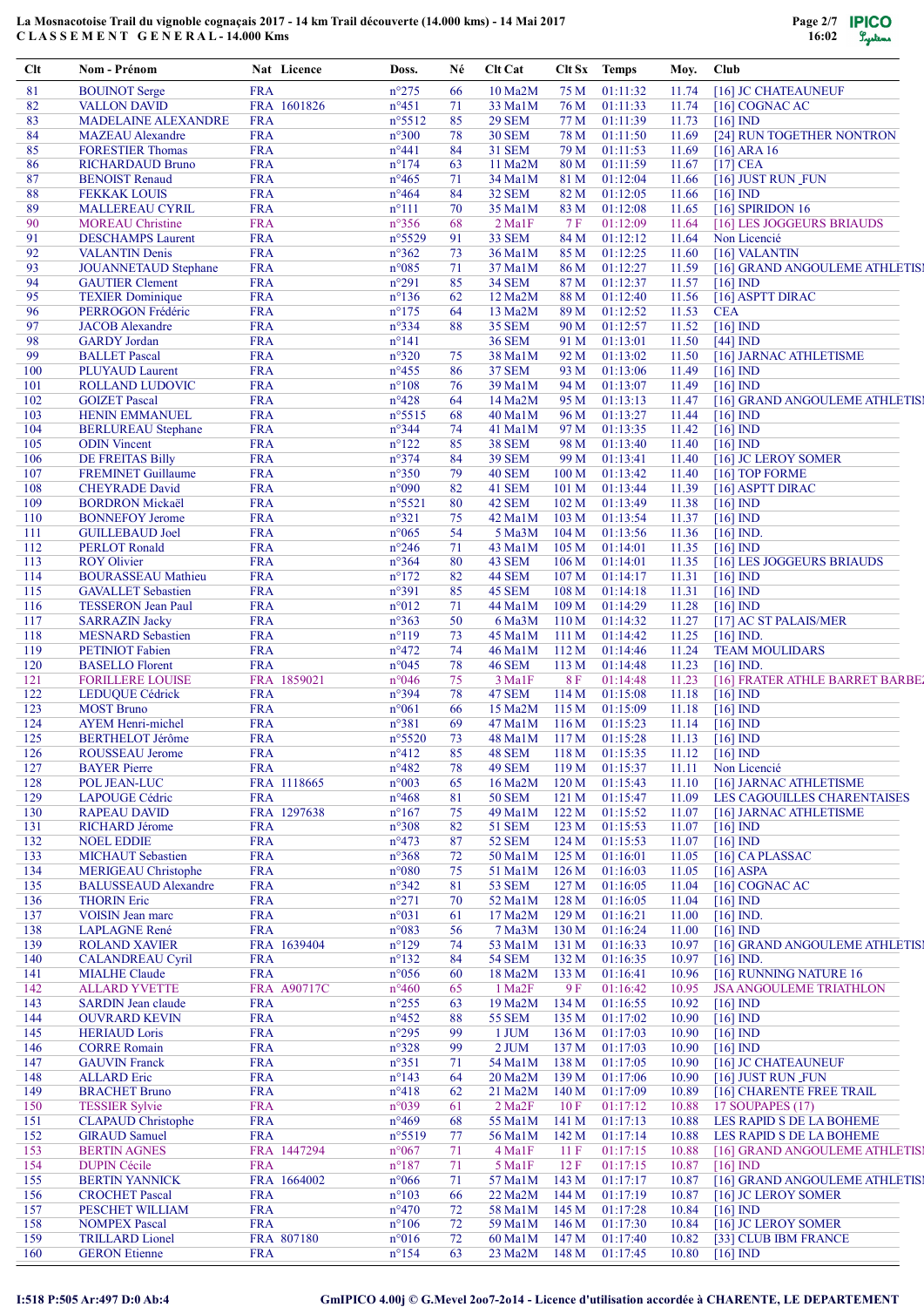

| Clt        | Nom - Prénom                                         |                          | Nat Licence | Doss.                            | Né       | Clt Cat                           |                  | Clt Sx Temps         | Moy.           | Club |                                                       |
|------------|------------------------------------------------------|--------------------------|-------------|----------------------------------|----------|-----------------------------------|------------------|----------------------|----------------|------|-------------------------------------------------------|
| 161        | <b>GARDY</b> Thomas                                  | <b>FRA</b>               |             | $n^{\circ}140$                   | 86       | 56 SEM                            | 149 M            | 01:17:50             | 10.79          |      | $[44]$ IND.                                           |
| 162        | <b>ALLARD</b> David                                  | <b>FRA</b>               |             | $n^{\circ}405$                   | 68       | 61 Ma1M                           | 150 M            | 01:17:54             | 10.78          |      | [16] JC LEROY SOMER                                   |
| 163        | <b>VINCENT David</b>                                 | <b>FRA</b>               |             | $n^{\circ}443$                   | 71       | 62 MalM                           | 151 M            | 01:17:56             | 10.78          |      | $[16]$ IND                                            |
| 164        | <b>CLAVELAUD</b> Sebastien                           | <b>FRA</b>               |             | $n^{\circ}421$                   | 68       | 63 Ma1M                           | 152 M            | 01:17:56             | 10.78          |      | $[16]$ IND                                            |
| 165        | <b>CATROU</b> Jean-Paul                              | <b>FRA</b>               |             | $n^{\circ}036$                   | 49       | 8 Ma3M                            | 153 M            | 01:17:57             | 10.78          |      | $[17]$ IND                                            |
| 166        | <b>URBANSKI PIERIK</b>                               |                          | FRA 1624153 | $n^{\circ}5501$                  | 53       | 9 Ma3M                            | 154M             | 01:18:09             | 10.75          |      | [16] GRAND ANGOULEME ATHLETIS!                        |
| 167        | ROUSSEAU Catherine                                   | <b>FRA</b><br><b>FRA</b> |             | $n^{\circ}440$                   | 76<br>65 | 6 Ma1F<br>24 Ma2M                 | 13F<br>155 M     | 01:18:09             | 10.75<br>10.74 |      | [16] GRAND ANGOULEME ATHLETIS!                        |
| 168<br>169 | <b>GRUART</b> Fabrice<br><b>RAYNAUD</b> Stephane     | <b>FRA</b>               |             | $n^{\circ}109$<br>$n^{\circ}306$ | 68       | 64 MalM                           | 156M             | 01:18:12<br>01:18:15 | 10.74          |      | $[16]$ IND<br>$[16]$ $\overline{ND}$                  |
| 170        | <b>FROUIN Maxime</b>                                 | <b>FRA</b>               |             | $n^{\circ}485$                   | 87       | <b>57 SEM</b>                     | 157 M            | 01:18:17             | 10.73          |      | Non Licencié                                          |
| 171        | <b>OLEJNICZAK</b> Stephane                           | <b>FRA</b>               |             | $n^{\circ}301$                   | 77       | 65 Ma1M                           | 158 M            | 01:18:20             | 10.72          |      | $[16]$ IND                                            |
| 172        | <b>FOURNET Jeremy</b>                                | <b>FRA</b>               |             | $n^{\circ}268$                   | 79       | <b>58 SEM</b>                     | 159 M            | 01:18:21             | 10.72          |      | $[16]$ IND                                            |
| 173        | <b>FAVRAUD</b> Anna                                  | <b>FRA</b>               |             | $n^{\circ}155$                   | 77       | 7 Ma1F                            | 14F              | 01:18:23             | 10.72          |      | $[16]$ IND                                            |
| 174        | <b>RAMNOUX Sebastien</b>                             | <b>FRA</b>               |             | $n^{\circ}437$                   | 81       | <b>59 SEM</b>                     | 160 M            | 01:18:30             | 10.70          |      | [16] OUI MANGE UN GLAND FAIT CO                       |
| 175        | RICHARDEAU NATHALIE                                  |                          | FRA 1569133 | $n^{\circ}456$                   | 71       | 8 MalF                            | 15F              | 01:18:32             | 10.70          |      | $[16]$ COGNAC AC                                      |
| 176        | <b>CHARDAVOINE Hugo</b>                              | <b>FRA</b>               |             | $n^{\circ}409$                   | 99       | 3 JUM                             | 161 M            | 01:18:34             | 10.69          |      | [16] RUNNING NATURE 16                                |
| 177        | <b>CHAMOULAUD Francis</b>                            | <b>FRA</b>               |             | $n^{\circ}135$                   | 70       | 66 Ma1M                           | 162 M            | 01:18:38             | 10.68          |      | $[16]$ IND                                            |
| 178        | <b>TREGUIER ROGER</b>                                |                          | FRA 248397  | $n^{\circ}015$                   | 47       | 1 Ma4M                            | 163 M            | 01:18:40             | 10.68          |      | [33] CLUB IBM FRANCE                                  |
| 179        | <b>GASQUETON Philippe</b>                            | <b>FRA</b>               |             | $n^{\circ}236$                   | 64       | 25 Ma2M                           | 164 M            | 01:18:43             | 10.67          |      | [16] ASPTT DIRAC                                      |
| 180        | <b>DECLERCQ Fabien</b>                               | <b>FRA</b>               |             | $n^{\circ}346$                   | 59       | $26$ Ma2M                         | 165 M            | 01:18:44             | 10.67          |      | $[16]$ IND                                            |
| 181        | <b>LOTIGIE William</b>                               | <b>FRA</b>               |             | $n^{\circ}107$                   | 84       | <b>60 SEM</b>                     | 166 M            | 01:18:47             | 10.66          |      | $[16]$ IND                                            |
| 182        | <b>SALVI</b> Stéphane                                | <b>FRA</b>               |             | n°079                            | 74       | 67 Ma1M                           | 167 <sub>M</sub> | 01:18:49             | 10.66          |      | $[16]$ ND                                             |
| 183        | <b>CHERIF</b> Jean luc                               | <b>FRA</b>               |             | $n^{\circ}326$                   | 66       | 27 Ma2M                           | 168 M            | 01:18:54             | 10.65          |      | $[16]$ IND                                            |
| 184        | <b>GIL JIMENEZ Mikael</b>                            | <b>FRA</b>               |             | $n^{\circ}166$                   | 76       | 68 Ma1M                           | 169 <sub>M</sub> | 01:18:56             | 10.64          |      | [16] TEAM RINOCEROZ                                   |
| 185        | <b>PEREIRA Mario</b>                                 | <b>FRA</b>               |             | $n^{\circ}165$                   | 76       | 69 Mal <sub>M</sub>               | 170 M            | 01:18:56             | 10.64          |      | [16] TEAM RINOCEROZ                                   |
| 186        | <b>CATROU Thierry</b>                                | <b>FRA</b>               |             | $n^{\circ}037$                   | 72       | 70 Ma1M                           | 171 M            | 01:18:57             | 10.64          |      | $[17]$ IND                                            |
| 187        | <b>BONNET OLIVIER</b>                                |                          | FRA 1078587 | $n^{\circ}101$                   | 59       | $28$ Ma $2M$                      | 172 M            | 01:18:59             | 10.64          |      | [16] JARNAC ATHLETISME                                |
| 188        | <b>CAILLAUD JULIETTE</b>                             | <b>FRA</b>               |             | $n^{\circ}5511$                  | 78       | 6 SEF                             | 16F              | 01:19:02             | 10.63          |      | $[16]$ IND                                            |
| 189<br>190 | <b>GIBAULT</b> Isabelle<br><b>GEORGES Annabelle</b>  | <b>FRA</b>               | FRA 1846496 | $n^{\circ}445$<br>$n^{\circ}352$ | 66<br>73 | 3 Ma <sub>2F</sub><br>9 Ma1F      | 17F<br>18F       | 01:19:17<br>01:19:19 | 10.60<br>10.59 |      | [16] GRAND ANGOULEME ATHLETIS!<br>$[16]$ IND          |
| 191        | <b>GUERRY GEORGES</b>                                |                          | FRA 220259  | $n^{\circ}481$                   | 46       | 2 Ma4M                            | 173 M            | 01:19:22             | 10.58          |      | [16] FRATER ATHLE BARRET BARBE                        |
| 192        | <b>PAULAIS Patrick</b>                               | <b>FRA</b>               |             | $n^{\circ}302$                   | 59       | 29 Ma2M                           | 174 M            | 01:19:23             | 10.58          |      | [16] FRATER ATHLE BARRET BARBE                        |
| 193        | <b>DROUAUD</b> Alexandre                             | <b>FRA</b>               |             | $n^{\circ}231$                   | 73       | 71 MalM                           | 175 M            | 01:19:30             | 10.57          |      | $[16]$ IND                                            |
| 194        | QUICHAUD Johann                                      | <b>FRA</b>               |             | $n^{\circ}121$                   | 76       | 72 Ma1M                           | 176M             | 01:19:34             | 10.56          |      | $[16]$ IND                                            |
| 195        | <b>DUPUY Julien</b>                                  | <b>FRA</b>               |             | $n^{\circ}161$                   | 84       | <b>61 SEM</b>                     | 177 M            | 01:19:36             | 10.55          |      | $[16]$ IND.                                           |
| 196        | <b>RASTIER Frederic</b>                              | <b>FRA</b>               |             | $n^{\circ}049$                   | 70       | 73 Ma1M                           | 178 M            | 01:19:37             | 10.55          |      | $[16]$ IND                                            |
| 197        | <b>LORENZO</b> Nathalie                              | <b>FRA</b>               |             | $n^{\circ}243$                   | 79       | 7 SEF                             | 19F              | 01:19:37             | 10.55          |      | [16] JUST RUN AND FUN                                 |
| 198        | <b>BORG</b> Patrick                                  | <b>FRA</b>               |             | $n^{\circ}283$                   | 63       | 30 Ma2M                           | 179 M            | 01:19:39             | 10.55          |      | [16] LES OUINS OUINS DU COGNAC A                      |
| 199        | <b>REGEON Stéphane</b>                               | <b>FRA</b>               |             | $n^{\circ}207$                   | 67       | $31$ Ma2M                         | 180 M            | 01:19:41             | 10.54          |      | [16] AVENTURES RUNNING SEGONZ                         |
| 200        | <b>GILLET Thibaut</b>                                | <b>FRA</b>               |             | $n^{\circ}190$                   | 84       | 62 SEM                            | 181 M            | 01:19:43             | 10.54          |      | $[16]$ IND                                            |
| 201        | <b>DECRESSAC Stéphane</b>                            |                          | FRA 1823696 | $n^{\circ}018$                   | 75       | 74 Ma1M                           | 182 M            | 01:19:54             | 10.51          |      | [85] CA LUCONNAIS (85)                                |
| 202        | <b>BLUTEAU Christian</b>                             | <b>FRA</b>               |             | $n^{\circ}149$                   | 54       | $10$ Ma $3$ M                     | 183 M            | 01:20:08             | 10.48          |      | $[16]$ IND.                                           |
| 203        | <b>REIX Hugues</b>                                   | <b>FRA</b>               |             | $n^{\circ}307$                   | 80       | 63 SEM                            | 184 M            | 01:20:18             | 10.46          |      | [24] RUN TOGETHER NONTRON                             |
| 204        | <b>SEGUIN Christophe</b>                             | <b>FRA</b>               |             | $n^{\circ}272$                   | 71       | 75 Ma1M                           | 185 M            | 01:20:20             | 10.46          |      | [16] SAPEURS POMPIERS CHATEAUN                        |
| 205        | <b>CHAUSSAT Christian</b>                            | <b>FRA</b>               |             | $n^{\circ}324$                   | 64       | 32 Ma2M                           | 186 M            | 01:20:21             | 10.46          |      | [16] LES JOGGEURS BRIAUDS                             |
| 206        | PELLETANT Loic                                       | <b>FRA</b>               |             | $n^{\circ}073$                   | 79       | <b>64 SEM</b>                     | 187 M            | 01:20:24             | 10.45          |      | $[16]$ IND.                                           |
| 207        | <b>BOULESTEIX Stéphane</b>                           | <b>FRA</b>               |             | $n^{\circ}070$                   | 67       | 33 Ma2M                           | 188 M            | 01:20:24             | 10.45          |      | $[16]$ IND.                                           |
| 208        | <b>CHABANAIS</b> Stéphane                            | <b>FRA</b>               |             | $n^{\circ}227$                   | 70       | 76 Ma1M                           | 189 M            | 01:20:27             | 10.44          |      | $[16]$ IND                                            |
| 209        | <b>GATEFAIT Jean-François</b>                        | <b>FRA</b>               |             | $n^{\circ}427$                   | 69       | 77 Ma1M                           | 190 M            | 01:20:27             | 10.44          |      | [16] JSA ANGOULEME TRIATHLON                          |
| 210<br>211 | <b>MOREAU</b> Serge<br><b>BOURIN</b> Patrice thierry | <b>FRA</b>               | FRA 1872663 | $n^{\circ}020$                   | 59<br>64 | 34 Ma2M                           | 191 M            | 01:20:28<br>01:20:32 | 10.44          |      | $[85]$ CA LUCONNAIS $(85)$                            |
| 212        | <b>THILL Laurence</b>                                | <b>FRA</b>               |             | $n^{\circ}180$<br>$n^{\circ}401$ | 68       | 35 Ma2M<br>$10$ Ma <sub>1</sub> F | 192 M<br>20F     | 01:20:39             | 10.43<br>10.42 |      | $[16]$ IND<br>[16] CA PLASSAC                         |
| 213        | <b>GIROUX Gerard</b>                                 | <b>FRA</b>               |             | $n^{\circ}082$                   | 59       | 36 Ma2M                           | 193 M            | 01:20:39             | 10.42          |      | $[16]$ IND                                            |
| 214        | <b>SIMON Denis</b>                                   | <b>FRA</b>               |             | $n^{\circ}042$                   | 59       | 37 Ma2M                           | 194 M            | 01:20:41             | 10.41          |      | 17 SOUPAPES (17)                                      |
| 215        | <b>GAPIN</b> Bertrand                                | <b>FRA</b>               |             | $n^{\circ}5528$                  | 69       | 78 Ma1M                           | 195 M            | 01:20:43             | 10.41          |      | [16] FRATER ATHLE BARRET BARBE                        |
| 216        | <b>AKA</b> Augustin                                  | <b>FRA</b>               |             | $n^{\circ}032$                   | 77       | 79 Ma1M                           | 196 M            | 01:20:43             | 10.41          |      | [79] PROGRESSION ZERO                                 |
| 217        | <b>TESSIER Denis</b>                                 | <b>FRA</b>               |             | $n^{\circ}040$                   | 63       | 38 Ma2M                           | 197 M            | 01:20:46             | 10.40          |      | 17 SOUPAPES (17)                                      |
| 218        | <b>DESENCLOS Olivier</b>                             | <b>FRA</b>               |             | $n^{\circ}330$                   | 66       | 39 Ma2M                           | 198 M            | 01:20:48             | 10.40          |      | [16] GRAND ANGOULEME ATHLETIS!                        |
| 219        | <b>BRUNEAU Laurent</b>                               | <b>FRA</b>               |             | $n^{\circ}5523$                  | 73       | 80 Ma1M                           | 199 M            | 01:20:50             | 10.39          |      | Non Licencié                                          |
| 220        | <b>GUITTON Yves</b>                                  | <b>FRA</b>               |             | $n^{\circ}333$                   | 61       | $40$ Ma2M                         | 200 M            | 01:20:56             | 10.38          |      | $[17]$ IND                                            |
| 221        | <b>AZZAM</b> Lahcen                                  | <b>FRA</b>               |             | $n^{\circ}486$                   | 73       | 81 Ma1M                           | 201 M            | 01:20:56             | 10.38          |      | Non Licencié                                          |
| 222        | <b>COUDRET</b> Frederic                              | <b>FRA</b>               |             | $n^{\circ}184$                   | 80       | <b>65 SEM</b>                     | 202 M            | 01:20:57             | 10.38          |      | $[16]$ IND                                            |
| 223        | <b>LAPERONNIE SYLVAIN</b>                            | <b>FRA</b>               |             | $n^{\circ}163$                   | 78       | <b>66 SEM</b>                     | 203 M            | 01:21:01             | 10.37          |      | $[16]$ IND                                            |
| 224        | <b>MALLEREAU Samuel</b>                              | <b>FRA</b>               |             | $n^{\circ}299$                   | 73       | 82 MalM                           | 204M             | 01:21:09             | 10.35          |      | $[16]$ IND                                            |
| 225        | <b>BAILLARGE Valerie</b>                             |                          | FRA 633394  | $n^{\circ}017$                   | 69       | $11$ Ma $1F$                      | 21 F             | 01:21:10             | 10.35          |      | [85] CA LUCONNAIS (85)                                |
| 226        | <b>ALLAIRE</b> Eric                                  | <b>FRA</b>               |             | $n^{\circ}377$                   | 81       | <b>67 SEM</b>                     | 205 M            | 01:21:13             | 10.34          |      | $[16]$ IND                                            |
| 227        | <b>DANGLADE</b> Rene                                 | <b>FRA</b>               |             | $n^{\circ}055$                   | 54       | 11 Ma3M                           | 206 M            | 01:21:14             | 10.34          |      | PASS' RUNNING F.F.A.                                  |
| 228        | <b>ALQUIER Nicolas</b>                               | <b>FRA</b>               |             | $n^{\circ}278$                   | 71       | 83 Ma1M                           | 207 <sub>M</sub> | 01:21:15             | 10.34          |      | $[16]$ $ND$                                           |
| 229        | <b>DEKKICHE Abdel</b>                                | <b>FRA</b>               |             | $n^{\circ}5530$                  | 78       | <b>68 SEM</b>                     | 208 M            | 01:21:21             | 10.33          |      | Non Licencié                                          |
| 230        | <b>BERTON</b> Gaelle                                 | <b>FRA</b>               |             | $n^{\circ}215$                   | 77       | $12$ Ma $1F$                      | 22 F             | 01:21:22             | 10.32          |      | $[16]$ IND                                            |
| 231        | <b>DOUCET</b> Jean Luc                               | <b>FRA</b>               |             | $n^{\circ}053$                   | 63       | 41 Ma2M                           | 209 M            | 01:21:23             | 10.32          |      | $[16]$ IND                                            |
| 232        | <b>DESROZIERS Noelle</b>                             | <b>FRA</b>               |             | $n^{\circ}150$                   | 71       | $13$ Ma $1F$                      | 23 F             | 01:21:24             | 10.32          |      | [16] JC CHATEAUNEUF                                   |
| 233<br>234 | <b>FAUVIN Noelle</b><br><b>ANTOINE Pétronille</b>    | <b>FRA</b><br><b>FRA</b> |             | $n^{\circ}188$<br>$n^{\circ}380$ | 81       | 8 SEF<br>14 Ma1F                  | 24 F<br>25 F     | 01:21:25<br>01:21:31 | 10.32          |      | [16] JC CHATEAUNEUF<br>[16] GRAND ANGOULEME ATHLETIS! |
| 235        | <b>VERDON</b> Etienne                                | <b>FRA</b>               |             | $n^{\circ}024$                   | 75<br>50 | $12$ Ma $3$ M                     | 210 M            | 01:21:33             | 10.31<br>10.30 |      | $[85]$ CA LUCONNAIS $(85)$                            |
| 236        | <b>PARQUIER Laurent</b>                              | <b>FRA</b>               |             | $n^{\circ}124$                   | 70       | 84 MalM                           | 211 M            | 01:21:39             | 10.29          |      | $[16]$ IND                                            |
| 237        | PESENTI JEAN-FRANCOIS                                |                          | FRA 1817791 | $n^{\circ}483$                   | 70       | 85 Ma1M                           | 212 M            | 01:21:42             | 10.28          |      | [16] GRAND ANGOULEME ATHLETIS!                        |
| 238        | <b>BRISSON</b> Christophe                            | <b>FRA</b>               |             | $n^{\circ}385$                   | 72       | 86 MalM                           | 213 M            | 01:21:50             | 10.27          |      | $[16]$ IND                                            |
| 239        | <b>COUDRIN Philippe</b>                              | <b>FRA</b>               |             | $n^{\circ}007$                   | 77       | 87 MalM                           | 214 M            | 01:21:51             | 10.26          |      | $[16]$ IND                                            |
| 240        | <b>FORESTIER Yves</b>                                | <b>FRA</b>               |             | $n^{\circ}267$                   | 54       | $13$ Ma $3M$                      | 215 M            | 01:21:52             | 10.26          |      | [16] GRAND ANGOULEME ATHLETIS!                        |
|            |                                                      |                          |             |                                  |          |                                   |                  |                      |                |      |                                                       |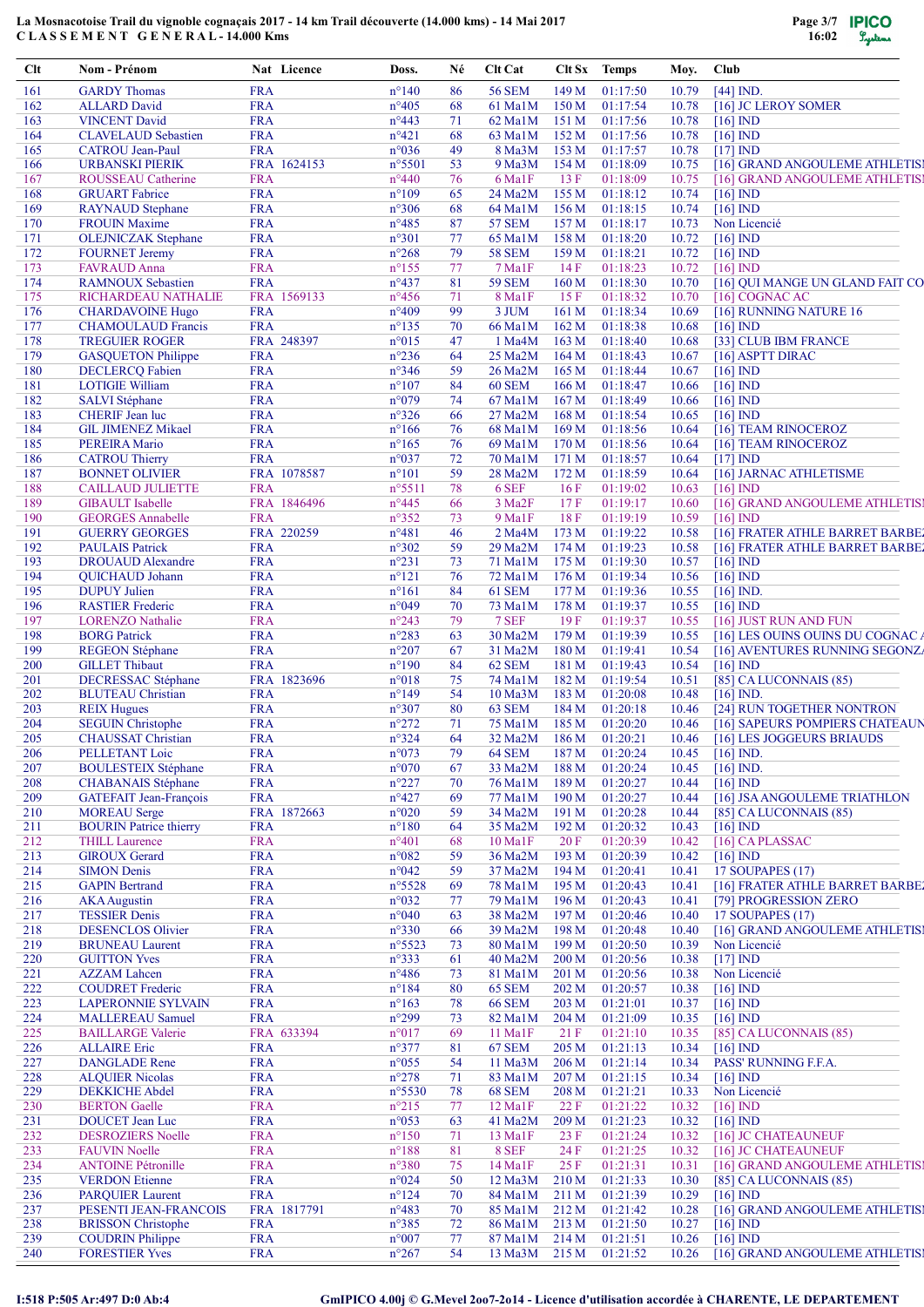

| Clt        | Nom - Prénom                                            |                          | Nat Licence        | Doss.                             | Né       | Clt Cat                              |                | Clt Sx Temps         | Moy.           | Club                     |                                            |
|------------|---------------------------------------------------------|--------------------------|--------------------|-----------------------------------|----------|--------------------------------------|----------------|----------------------|----------------|--------------------------|--------------------------------------------|
| 241        | CAMUS SANSARLAT Barbara FRA                             |                          |                    | $n^{\circ}408$                    | 68       | 15 Ma1F                              | 26F            | 01:21:52             | 10.26          | $[24]$ $MD$              |                                            |
| 242        | <b>VOYER Laurie</b>                                     | <b>FRA</b>               |                    | $n^{\circ}476$                    | 78       | 9 SEF                                | 27F            | 01:22:04             | 10.24          |                          | Non Licencié                               |
| 243        | <b>CHAFFAUD Jacky</b>                                   | <b>FRA</b>               |                    | n°041                             | 63       | 42 Ma2M                              | 216 M          | 01:22:09             | 10.23          |                          | <b>17 SOUPAPES (17)</b>                    |
| 244<br>245 | <b>BONTOUR Damien</b><br>TACHDJIAN-GERVAIS Jacquel: FRA | <b>FRA</b>               |                    | $n^{\circ}222$<br>$n^{\circ}258$  | 75<br>71 | 88 Ma1M<br>$16$ Ma <sub>1</sub> F    | 217 M<br>28 F  | 01:22:10<br>01:22:20 | 10.22<br>10.20 | $[16]$ IND               | [17] HAUTE SAINTONGE ATHLETISM             |
| 246        | <b>MOUETTE Thierry</b>                                  | <b>FRA</b>               |                    | $n^{\circ}5505$                   | 74       | 89 Ma1M                              | 218 M          | 01:22:24             | 10.20          | $[16]$ ND                |                                            |
| 247        | <b>ANTOINE Eric</b>                                     | <b>FRA</b>               |                    | n°379                             | 76       | 90 Ma1M                              | 219 M          | 01:22:49             | 10.14          | $[16]$ IND               |                                            |
| 248        | EL FELLAOUI ABDERRAHIM FRA 1658145                      |                          |                    | $n^{\circ}128$                    | 67       | 43 Ma2M                              | 220 M          | 01:22:51             | 10.14          |                          | $[16]$ CA PLASSAC                          |
| 249        | <b>QUINTIN Alexandre</b>                                | <b>FRA</b>               |                    | $n^{\circ}436$                    | 78       | <b>69 SEM</b>                        | 221 M          | 01:23:02             | 10.12          | $[16]$ IND               |                                            |
| 250        | <b>GIRAUD LUDOVIC</b>                                   |                          | FRA 1333857        | $n^{\circ}5509$                   | 71       | 91 Ma1M                              | 222 M          | 01:23:06             | 10.11          |                          | [16] COGNAC AC                             |
| 251        | POURAGEAUD Jean-Marie                                   | <b>FRA</b>               |                    | $n^{\circ}449$                    | 63       | 44 Ma2M                              | 223 M          | 01:23:17             | 10.09          | $[16]$ IND               |                                            |
| 252<br>253 | <b>MIALHE Sylvie</b><br><b>CHABANAIS Pascal</b>         | <b>FRA</b><br><b>FRA</b> |                    | $n^{\circ}054$<br>$n^{\circ}419$  | 65<br>64 | 4 Ma <sub>2F</sub><br>45 Ma2M        | 29F<br>224 M   | 01:23:27<br>01:23:28 | 10.07<br>10.07 |                          | [16] RUNNING NATURE 16<br>[16] CS HENNESSY |
| 254        | <b>RAMOS CAMPOS Carlos</b>                              | <b>FRA</b>               |                    | $n^{\circ}029$                    | $72\,$   | 92 Ma1M                              | 225 M          | 01:23:29             | 10.06          | $[16]$ $ND$              |                                            |
| 255        | MONTAUBAN Jean-francois                                 | <b>FRA</b>               |                    | $n^{\circ}197$                    | 65       | 46 Ma2M                              | 226 M          | 01:23:40             | 10.04          | $[16]$ ND                |                                            |
| 256        | <b>BAILLY Philippe</b>                                  | <b>FRA</b>               |                    | $n^{\circ}319$                    | 75       | 93 Ma1M                              | 227 M          | 01:23:40             | 10.04          | $[17]$ IND               |                                            |
| 257        | <b>RIVEREAU Christian</b>                               | <b>FRA</b>               |                    | $n^{\circ}250$                    | 62       | 47 Ma2M                              | 228 M          | 01:23:41             | 10.04          | $[16]$ IND               |                                            |
| 258        | <b>PECHEVIS Eric</b>                                    | <b>FRA</b>               |                    | n°304                             | 61       | 48 Ma2M                              | 229 M          | 01:23:44             | 10.03          | $[16]$ IND               |                                            |
| 259        | <b>BENOIT Denis</b>                                     | <b>FRA</b>               |                    | $n^{\circ}102$                    | 61       | 49 Ma2M                              | 230 M          | 01:23:53             | 10.01          |                          | [16] JARNAC ATHLETISME                     |
| 260<br>261 | <b>MIRAUD</b> Quentin<br><b>MAGNIER Yohan</b>           | <b>FRA</b><br><b>FRA</b> |                    | n°089<br>n°093                    | 99<br>81 | 4 JUM<br><b>70 SEM</b>               | 231 M<br>232 M | 01:23:55<br>01:23:55 | 10.01<br>10.01 | $[16]$ ND                | [16] ASPTT DIRAC                           |
| 262        | RICHARD Jean-François                                   | <b>FRA</b>               |                    | $n^{\circ}004$                    | 72       | 94 Ma1M                              | 233 M          | 01:24:02             | 10.00          | $[17]$ IND               |                                            |
| 263        | <b>DELOMME</b> Marie-pierre                             | <b>FRA</b>               |                    | $n^{\circ}424$                    | 72       | 17 Ma1F                              | 30 F           | 01:24:04             | 9.99           |                          | [16] JARNAC ATHLETISME                     |
| 264        | <b>DONAPETRY Magali</b>                                 | <b>FRA</b>               |                    | $n^{\circ}411$                    | 74       | 18 Ma1F                              | 31F            | 01:24:04             | 9.99           | $[16]$ IND               |                                            |
| 265        | <b>DUVOUX Antony</b>                                    | <b>FRA</b>               |                    | $n^{\circ}234$                    | 75       | 95 Ma1M                              | 234 M          | 01:24:05             | 9.99           | $[16]$ IND               |                                            |
| 266        | <b>SOURISSEAU Francis</b>                               | <b>FRA</b>               |                    | $n^{\circ}360$                    | 70       | 96 Ma1M                              | 235 M          | 01:24:23             | 9.95           | $[16]$ $ND$              |                                            |
| 267        | <b>PELLETIER Michel</b>                                 |                          | FRA 299134         | $n^{\circ}022$                    | 52       | $14$ Ma $3$ M                        | 236 M          | 01:24:24             | 9.95           |                          | $[85]$ CA LUCONNAIS $(85)$                 |
| 268        | <b>DECRESSAC Veronique</b>                              |                          | FRA 1854777        | $n^{\circ}008$                    | 77       | 19 Ma1F                              | 32 F           | 01:24:24             | 9.95           |                          | [85] CA LUCONNAIS (85)                     |
| 269<br>270 | <b>LAURENT Delphine</b><br><b>ROUSSEAU Pascal</b>       | <b>FRA</b><br><b>FRA</b> |                    | $n^{\circ}270$<br>$n^{\circ}$ 144 | 76<br>66 | $20$ Ma <sub>1</sub> F<br>50 Ma2M    | 33 F<br>237 M  | 01:24:24<br>01:24:24 | 9.95<br>9.95   | $[16]$ IND<br>$[16]$ IND |                                            |
| 271        | <b>TUROTTE Pascal</b>                                   | <b>FRA</b>               |                    | $n^{\circ}402$                    | 65       | 51 Ma2M                              | 238 M          | 01:24:35             | 9.93           | $[16]$ IND               |                                            |
| 272        | <b>VASSELIN</b> Christelle                              | <b>FRA</b>               |                    | n°403                             | 75       | 21 Ma1F                              | 34 F           | 01:24:36             | 9.93           | $[16]$ ND                |                                            |
| 273        | <b>MARGAT</b> Pierre-antoine                            | <b>FRA</b>               |                    | $n^{\circ}335$                    | 80       | <b>71 SEM</b>                        | 239 M          | 01:24:38             | 9.93           | $[16]$ IND               |                                            |
| 274        | <b>ARRAMY</b> Sarah                                     | <b>FRA</b>               |                    | n°314                             | 70       | $22$ Ma <sub>1</sub> F               | 35 F           | 01:24:42             | 9.92           |                          | [16] OUINS OUINS                           |
| 275        | <b>RAYMOND Arnaud</b>                                   | <b>FRA</b>               |                    | $n^{\circ}400$                    | 74       | 97 Ma1M                              | 240 M          | 01:24:44             | 9.91           | $[16]$ IND               |                                            |
| 276        | <b>DAUMY</b> Christophe                                 | <b>FRA</b>               |                    | $n^{\circ}345$                    | 72       | 98 Ma1M                              | 241 M          | 01:24:46             | 9.91           |                          | $[16]$ ASPA                                |
| 277        | LE FUR Stéphanie                                        | <b>FRA</b>               |                    | $n^{\circ}274$                    | 73       | $23$ Ma <sub>1</sub> F               | 36 F           | 01:24:47             | 9.91           |                          | [16] GRAND ANGOULEME ATHLETIS]             |
| 278<br>279 | DE LA CRUZ Volodia<br><b>TRUFFLANDIER LOIC</b>          | <b>FRA</b><br><b>FRA</b> |                    | $n^{\circ}287$<br>$n^{\circ}127$  | 58<br>77 | 52 Ma2M<br>99 Ma1M                   | 242 M<br>243 M | 01:24:55<br>01:24:58 | 9.89<br>9.89   | $[16]$ ND                | [16] LES JOGGEURS BRIAUDS                  |
| 280        | <b>GOUIGNARD Jean Michel</b>                            | <b>FRA</b>               |                    | $n^{\circ}072$                    | 65       | 53 Ma2M                              | 244 M          | 01:25:06             | 9.87           | $[16]$ IND               |                                            |
| 281        | <b>CLUZAN</b> Severine                                  | <b>FRA</b>               |                    | $n^{\circ}422$                    | 73       | 24 MalF                              | 37 F           | 01:25:09             | 9.87           | $[17]$ IND               |                                            |
| 282        | <b>MILLET Xavier</b>                                    | <b>FRA</b>               |                    | $n^{\circ}317$                    | 68       | $100$ MalM                           | 245 M          | 01:25:19             | 9.85           | $[16]$ ND                |                                            |
| 283        | <b>PERES Aurélie</b>                                    | <b>FRA</b>               |                    | $n^{\circ}338$                    | 81       | <b>10 SEF</b>                        | 38 F           | 01:25:23             | 9.84           | $[16]$ IND               |                                            |
| 284        | <b>ROCHETA Patrick</b>                                  | <b>FRA</b>               |                    | $n^{\circ}011$                    | 58       | 54 Ma2M                              | 246 M          | 01:25:25             | 9.84           |                          | [16] JSA ANGOULEME TRIATHLON               |
| 285        | <b>KRZCIUK</b> Christophe                               | <b>FRA</b>               |                    | n°393                             | 73       | 101 Ma1M                             | 247 M          | 01:25:32             | 9.82           |                          | [16] ATSCAF CHARENTE                       |
| 286        | <b>DUPONT ISABELLE</b>                                  |                          | FRA 1630467        | $n^{\circ}133$                    | 76       | $25$ Ma <sub>1</sub> F               | 39F            | 01:25:38<br>01:25:38 | 9.81           |                          | $[16]$ CA PLASSAC                          |
| 287<br>288 | <b>BAUDIN</b> Sebastien<br><b>LABONNE</b> David         | <b>FRA</b><br><b>FRA</b> |                    | $n^{\circ}407$<br>$n^{\circ}059$  | 77<br>74 | 102 Ma1M<br>103 Ma1M                 | 248 M<br>249 M | 01:25:40             | 9.81<br>9.81   | $[16]$ ND.               | [16] JUST RUN AND FUN                      |
| 289        | <b>RICARD Alexandre</b>                                 | <b>FRA</b>               |                    | $n^{\circ}365$                    | 81       | <b>72 SEM</b>                        | 250 M          | 01:25:52             | 9.78           | $[17]$ IND               |                                            |
| 290        | <b>BARAT Anthony</b>                                    | <b>FRA</b>               |                    | $n^{\circ}025$                    | 73       | 104 Ma1M                             | 251 M          | 01:25:54             | 9.78           | $[17]$ IND               |                                            |
| 291        | <b>VITAL Laurent</b>                                    | <b>FRA</b>               |                    | n°009                             | 62       | 55 Ma2M                              | 252 M          | 01:25:56             | 9.78           |                          | [16] CS HENNESSY                           |
| 292        | <b>CHANTERAUD Didier</b>                                | <b>FRA</b>               |                    | $n^{\circ}420$                    | 63       | 56 Ma2M                              | 253 M          | 01:25:57             | 9.77           |                          | [16] LES JOGGEURS BRIAUDS                  |
| 293        | <b>RIVET Alan</b>                                       | <b>FRA</b>               |                    | $n^{\circ}208$                    | 74       | 105 Ma1M                             | 254 M          | 01:25:59             | 9.77           | $[16]$ IND               |                                            |
| 294        | <b>BAIJARD</b> Christophe                               | <b>FRA</b>               |                    | $n^{\circ}315$                    | 75       | 106 Ma1M                             | 255 M          | 01:26:00             | 9.77           | $[16]$ IND               |                                            |
| 295        | <b>SAUVETRE Bertrand</b>                                | <b>FRA</b>               |                    | $n^{\circ}257$                    | 82       | <b>73 SEM</b>                        | 256 M          | 01:26:01             | 9.77           | $[16]$ IND               |                                            |
| 296<br>297 | <b>BRUNAUD Thomas</b><br><b>LAFARGE Jérémy</b>          | <b>FRA</b><br><b>FRA</b> |                    | $n^{\circ}139$<br>$n^{\circ}5517$ | 83<br>79 | <b>74 SEM</b><br><b>75 SEM</b>       | 257 M<br>258 M | 01:26:03<br>01:26:04 | 9.76<br>9.76   | $[16]$ IND<br>$[16]$ ND  |                                            |
| 298        | <b>LELONG Yves</b>                                      | <b>FRA</b>               |                    | $n^{\circ}242$                    | 68       | 107 Ma1M                             | 259 M          | 01:26:08             | 9.75           | $[16]$ IND               |                                            |
| 299        | <b>BARUSSEAU Patrick</b>                                | <b>FRA</b>               |                    | $n^{\circ}105$                    | 58       | 57 Ma2M                              | 260 M          | 01:26:18             | 9.73           | $[16]$ ND                |                                            |
| 300        | <b>PLINET Bruno</b>                                     | <b>FRA</b>               |                    | $n^{\circ}028$                    | 67       | 58 Ma2M                              | 261 M          | 01:26:22             | 9.73           | $[16]$ IND               |                                            |
| 301        | <b>LAMOTHE Gaetan</b>                                   | <b>FRA</b>               |                    | $n^{\circ}372$                    | 81       | <b>76 SEM</b>                        | 262 M          | 01:26:24             | 9.72           | $[24]$ IND               |                                            |
| 302        | <b>CHIARAMI</b> Pascal                                  | <b>FRA</b>               |                    | $n^{\circ}327$                    | 66       | 59 Ma2M                              | 263 M          | 01:26:25             | 9.72           |                          | [16] GRAND ANGOULEME ATHLETIS]             |
| 303        | <b>RIVET Brigitte</b>                                   | <b>FRA</b>               |                    | $n^{\circ}251$                    | 61       | 5 Ma <sub>2F</sub>                   | 40 F           | 01:26:35             | 9.70           | $[16]$ IND               |                                            |
| 304<br>305 | <b>JOUANNEAU</b> Sebastien                              | <b>FRA</b>               | FRA 1620569        | $n^{\circ}5510$<br>$n^{\circ}448$ | 73<br>72 | $108$ MalM<br>$26$ Ma <sub>1</sub> F | 264 M          | 01:26:43<br>01:27:01 | 9.69           |                          | $[16]$ COGNAC AC                           |
| 306        | <b>CHERY Marie Pierre</b><br><b>NEUBAUER Julien</b>     | <b>FRA</b>               |                    | $n^{\circ}202$                    | 74       | 109 Ma1M                             | 41 F<br>265 M  | 01:27:03             | 9.65<br>9.65   | $[16]$ ND<br>$[16]$ IND  |                                            |
| 307        | <b>LEFEBVRE</b> Alexandre                               | <b>FRA</b>               |                    | $n^{\circ}298$                    | 78       | <b>77 SEM</b>                        | 266 M          | 01:27:03             | 9.65           | $[16]$ IND               |                                            |
| 308        | <b>BELAIR</b> Yoann                                     | <b>FRA</b>               |                    | $n^{\circ}415$                    | 84       | <b>78 SEM</b>                        | 267 M          | 01:27:04             | 9.65           | $[16]$ $ND$              |                                            |
| 309        | PICAUD Jean Michel                                      | <b>FRA</b>               |                    | $n^{\circ}118$                    | 62       | 60 Ma2M                              | 268 M          | 01:27:05             | 9.65           | $[16]$ IND               |                                            |
| 310        | <b>MANDEREAU Joël</b>                                   | <b>FRA</b>               |                    | n°019                             | 50       | $15$ Ma $3M$                         | 269 M          | 01:27:22             | 9.62           |                          | [85] CA LUCONNAIS (85)                     |
| 311        | <b>PIGNON Philippe</b>                                  | <b>FRA</b>               |                    | n°095                             | 64       | 61 Ma2M                              | 270 M          | 01:27:22             | 9.61           |                          | [16] ASPTT DIRAC                           |
| 312        | <b>BAUD</b> Michel                                      | <b>FRA</b>               |                    | $n^{\circ}050$                    | 47       | 3 Ma4M                               | 271 M          | 01:27:40             | 9.58           | $[16]$ IND               |                                            |
| 313        | <b>DESACHY ARNAUD</b>                                   |                          | FRA 1760578        | $n^{\circ}125$                    | 67       | 62 Ma2M                              | 272 M          | 01:27:47             | 9.57           |                          | [16] GRAND ANGOULEME ATHLETIS]             |
| 314<br>315 | <b>DENOUE Cédric</b><br><b>CHAUVET-ESNARD Cathy</b>     | <b>FRA</b><br><b>FRA</b> |                    | $n^{\circ}185$<br>$n^{\circ}261$  | 78<br>75 | <b>79 SEM</b><br>27 MalF             | 273 M<br>42 F  | 01:27:52<br>01:27:52 | 9.56<br>9.56   | $[16]$ IND<br>$[16]$ IND |                                            |
| 316        | <b>REIGNIER Philippe</b>                                |                          | <b>FRA A79086C</b> | $n^{\circ}5518$                   | 65       | 63 Ma2M                              | 274 M          | 01:27:55             | 9.56           |                          | <b>JSA ANGOULEME TRIATHLON</b>             |
| 317        | <b>ROUTIER Barbara</b>                                  | <b>FRA</b>               |                    | $n^{\circ}146$                    | 86       | <b>11 SEF</b>                        | 43 F           | 01:27:57             | 9.55           |                          | [16] JC LEROY SOMER                        |
| 318        | <b>BARREAU Véronique</b>                                | <b>FRA</b>               |                    | $n^{\circ}214$                    | 70       | 28 Ma1F                              | 44 F           | 01:27:59             | 9.55           | $[16]$ IND               |                                            |
| 319        | <b>BAUDINAUD Josette</b>                                | <b>FRA</b>               |                    | $n^{\circ}281$                    | 58       | 6 Ma <sub>2F</sub>                   | 45 F           | 01:28:00             | 9.55           |                          | [16] LES JOGGEURS BRIAUDS                  |
| 320        | <b>REBUT Dany</b>                                       | <b>FRA</b>               |                    | $n^{\circ}438$                    | 86       | <b>80 SEM</b>                        | 275 M          | 01:28:12             | 9.52           | $[16]$ ND                |                                            |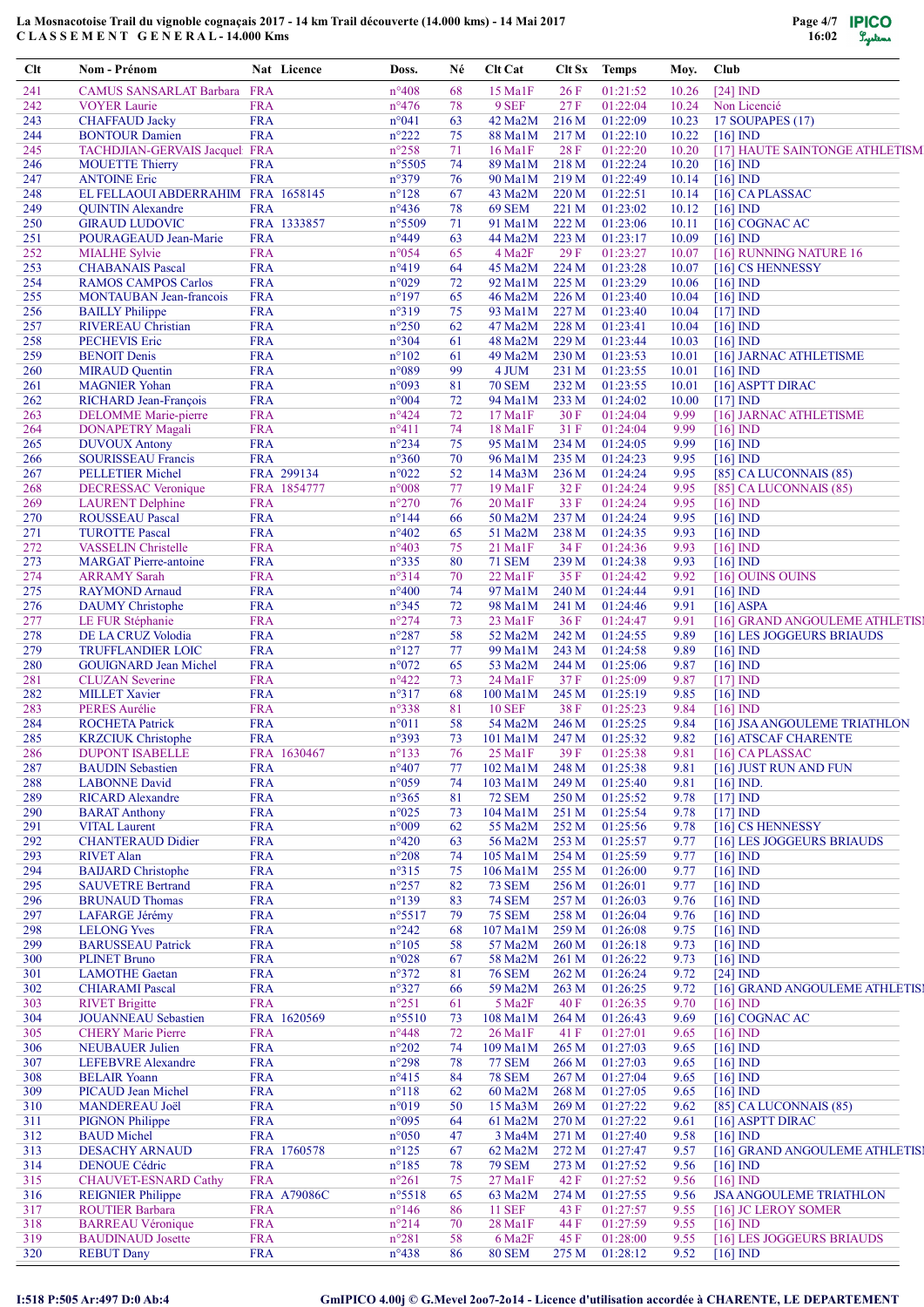

| Clt | Nom - Prénom                     | Nat Licence | Doss.            | Né     | Clt Cat            | Clt Sx      | <b>Temps</b>   | Moy. | <b>Club</b>                    |
|-----|----------------------------------|-------------|------------------|--------|--------------------|-------------|----------------|------|--------------------------------|
| 321 | <b>MERCIER Christine</b>         | <b>FRA</b>  | $n^{\circ}369$   | 65     | 7 Ma <sub>2F</sub> | 46 F        | 01:28:28       | 9.50 | [16] RUNNING NATURE 16         |
| 322 | <b>GRANIER Jean-Philippe</b>     | <b>FRA</b>  | $n^{\circ}126$   | 79     | <b>81 SEM</b>      | 276 M       | 01:28:32       | 9.49 | $[16]$ ND                      |
| 323 | <b>DESHAYES</b> Elodie           | <b>FRA</b>  | $n^{\circ}186$   | 86     | <b>12 SEF</b>      | 47 F        | 01:28:39       | 9.48 | $[93]$ IND                     |
| 324 | <b>ROUGER Thibaut</b>            | <b>FRA</b>  | $n^{\circ}152$   | $00\,$ | 2 CAM              | 277 M       | 01:28:46       | 9.46 | [16] JC CHATEAUNEUF            |
| 325 | <b>SANCHEZ Theo</b>              | <b>FRA</b>  | $n^{\circ}151$   | 00     | 3 CAM              | 278 M       | 01:28:47       | 9.46 | [16] JC CHATEAUNEUF            |
| 326 | <b>CLUZEL</b> Sophie             | <b>FRA</b>  | $n^{\circ}423$   | 67     | 8 Ma2F             | 48 F        | 01:28:51       | 9.45 | $[16]$ IND                     |
| 327 | <b>BERNIER Jean-Pierre</b>       | <b>FRA</b>  | n°057            | 64     | 64 Ma2M            | 279 M       | 01:29:02       | 9.44 | $[17]$ IND                     |
| 328 | DELOMME Jean-Christophe          | <b>FRA</b>  | $n^{\circ}430$   | 67     | 65 Ma2M            | 280 M       | 01:29:05       | 9.43 | [16] JARNAC ATHLETISME         |
| 329 | <b>BRUNEAU Christelle</b>        | <b>FRA</b>  | n°5524           | 78     | <b>13 SEF</b>      | 49 F        | 01:29:07       | 9.43 | $[16]$ ND                      |
| 330 | <b>BISCUIT Alexandra</b>         | <b>FRA</b>  | $n^{\circ}417$   | 81     | <b>14 SEF</b>      | 50F         | 01:29:16       | 9.41 | $[16]$ $ND$                    |
| 331 | <b>CARTIER Fabienne</b>          | <b>FRA</b>  | $n^{\circ}284$   | 72     | 29 MalF            | 51F         | 01:29:33       | 9.38 | [16] JUST RUN AND FUN          |
| 332 | <b>DREAU</b> Sophie              | FRA 1741259 | n°013            | 76     | 30 Ma1F            | 52 F        | 01:29:33       | 9.38 | [33] CLUB IBM FRANCE           |
| 333 | <b>SAUZEREAU Christophe</b>      | <b>FRA</b>  | $n^{\circ}158$   | 70     | 110 Ma1M           | 281 M       | 01:29:34       | 9.38 | Non Licencié                   |
| 334 | <b>LOMBARD</b> Sandrine          | <b>FRA</b>  | n°395            | 77     | 31 Ma1F            | 53 F        | 01:29:46       | 9.36 | $[16]$ ND                      |
|     |                                  |             |                  |        |                    | 282 M       |                |      |                                |
| 335 | <b>BOUIN</b> Francel             | FRA 669998  | $n^{\circ}010$   | 52     | 16 Ma3M            |             | 01:29:48       | 9.36 | [85] CA LUCONNAIS (85)         |
| 336 | <b>LOMBARD</b> Frederic          | <b>FRA</b>  | n°389            | 76     | $111$ Ma $1M$      | 283 M       | 01:29:48       | 9.36 | $[16]$ IND                     |
| 337 | PÉROL Philippe                   | FRA 1652677 | $n^{\circ}205$   | 70     | 112 Ma1M           | 284 M       | 01:30:00       | 9.33 | [16] GRAND ANGOULEME ATHLETIS] |
| 338 | <b>WIBER</b> Laetitia            | <b>FRA</b>  | $n^{\circ}404$   | 77     | 32 MalF            | 54 F        | 01:30:01       | 9.33 | $[16]$ ND                      |
| 339 | <b>GULLMANN Florence</b>         | <b>FRA</b>  | n°392            | 79     | <b>15 SEF</b>      | 55F         | 01:30:01       | 9.33 | $[16]$ IND                     |
| 340 | <b>BARUSSEAU Marie-Christine</b> | <b>FRA</b>  | $n^{\circ}104$   | 63     | 9 Ma <sub>2F</sub> | 56 F        | 01:30:26       | 9.29 | $[16]$ IND                     |
| 341 | <b>LAFARGOUETTE Anne</b>         | <b>FRA</b>  | $n^{\circ}160$   | 62     | 10 Ma2F            | 57F         | 01:30:33       | 9.28 | Non Licencié                   |
| 342 | <b>EPAUD Stéphanie</b>           | <b>FRA</b>  | $n^{\circ}348$   | 75     | 33 Ma1F            | 58F         | 01:30:39       | 9.27 | [16] TOP FORME                 |
| 343 | <b>SEBIRE Olga</b>               | <b>FRA</b>  | $n^{\circ}311$   | 66     | 11 Ma2F            | 59F         | 01:30:49       | 9.25 | $[16]$ IND                     |
| 344 | <b>GERMAIN Alexandre</b>         | <b>FRA</b>  | $n^{\circ}058$   | 49     | 17 Ma3M            | 285 M       | 01:30:50       | 9.25 | $[16]$ ND.                     |
| 345 | <b>BARBILLON Marie-claire</b>    | <b>FRA</b>  | $n^{\circ}280$   | 59     | 12 Ma2F            | 60 F        | 01:30:56       | 9.24 | [16] CAPLASSAC                 |
| 346 | <b>FACCHINI Vanessa</b>          | <b>FRA</b>  | $n^{\circ}478$   | 81     | <b>16 SEF</b>      | 61 F        | 01:30:56       | 9.24 | Non Licencié                   |
| 347 | <b>ROUDY Aurelie</b>             | <b>FRA</b>  | n°359            | 82     | <b>17 SEF</b>      | 62F         | 01:30:58       | 9.24 | [16] TOP FORME                 |
| 348 | PIGNOT Christophe                | <b>FRA</b>  | n°5532           | 70     | 113 Ma1M           | 286 M       | 01:30:59       | 9.23 | $[16]$ SPIRIDON $16$           |
| 349 | PIGNOT Véronique                 | <b>FRA</b>  | $n^{\circ}$ 5531 | 71     | 34 Ma1F            | 63 F        | 01:30:59       | 9.23 | [16] SPIRIDON 16               |
| 350 | <b>GAUDUCHEAU Laurent</b>        | <b>FRA</b>  | $n^{\circ}290$   | 75     | 114 Ma1M           | 287 M       | 01:31:04       | 9.22 | $[16]$ IND                     |
| 351 | <b>LAFRAS Thierry</b>            | <b>FRA</b>  | $n^{\circ}487$   | 67     | 66 Ma2M            | 288 M       | 01:31:07       | 9.22 | Non Licencié                   |
|     |                                  |             |                  |        |                    |             |                |      |                                |
| 352 | <b>DESSENDIER Jean-Michel</b>    | <b>FRA</b>  | n°084            | 54     | 18 Ma3M            | 289 M       | 01:31:07       | 9.22 | [16] LES JOGGEURS BRIAUDS      |
| 353 | <b>BERTHELOT Carole</b>          | <b>FRA</b>  | $n^{\circ}178$   | 72     | 35 Ma1F            | 64 F        | 01:31:09       | 9.22 | $[16]$ IND                     |
| 354 | <b>CHAGNAUD Christian</b>        | <b>FRA</b>  | n°5504           | 68     | 115 Ma1M           | 290 M       | 01:31:09       | 9.22 | $[16]$ ND                      |
| 355 | <b>HAYS</b> Fabrice              | <b>FRA</b>  | n°294            | 74     | $116$ Ma $1M$      | 291 M       | 01:31:11       | 9.21 | $[16]$ IND                     |
| 356 | MOUSQUES Joëlle                  | <b>FRA</b>  | $n^{\circ}$ 198  | 77     | 36 Ma1F            | 65 F        | 01:31:12       | 9.21 | [16] CAPLASSAC                 |
| 357 | <b>SARDA Julien</b>              | <b>FRA</b>  | $n^{\circ}254$   | 77     | 117 Ma1M           | 292 M       | 01:31:13       | 9.21 | $[16]$ CAPLASSAC               |
| 358 | <b>MIGNON Laetitia</b>           | <b>FRA</b>  | n°081            | 80     | <b>18 SEF</b>      | 66 F        | 01:31:14       | 9.21 | $[16]$ IND                     |
| 359 | <b>ALFARE Vincent</b>            | <b>FRA</b>  | $n^{\circ}088$   | 70     | 118 Ma1M           | 293 M       | 01:31:16       | 9.20 | $[16]$ IND                     |
| 360 | <b>MOREAU</b> Soadat             | <b>FRA</b>  | $n^{\circ}484$   | 79     | <b>19 SEF</b>      | 67 F        | 01:31:17       | 9.20 | Non Licencié                   |
| 361 | <b>MARBOUTIN Fabien</b>          | <b>FRA</b>  | n°398            | 81     | <b>82 SEM</b>      | 294 M       | 01:31:28       | 9.18 | $[16]$ IND                     |
| 362 | <b>BRANDILY Sébastien</b>        | <b>FRA</b>  | $n^{\circ}224$   | 73     | 119 Ma1M           | 295 M       | 01:31:29       | 9.18 | $[16]$ ND                      |
| 363 | <b>BERTHONNEAU Colin</b>         | <b>FRA</b>  | $n^{\circ}137$   | 78     | <b>83 SEM</b>      | 296 M       | 01:31:33       | 9.18 | $[16]$ IND                     |
| 364 | <b>LANDART Hélène</b>            | <b>FRA</b>  | $n^{\circ}355$   | 58     | 13 Ma2F            | 68F         | 01:32:00       | 9.13 | [16] CAPLASSAC                 |
| 365 | NICOLAS Laetitia                 | <b>FRA</b>  | $n^{\circ}026$   | 82     | <b>20 SEF</b>      | 69 F        | 01:32:02       | 9.13 | $[16]$ IND                     |
| 366 | <b>ALLAFORT Michael</b>          | <b>FRA</b>  | $n^{\circ}277$   | 74     | 120 Ma1M           |             | 297 M 01:32:03 |      | 9.13 [16] IND                  |
| 367 | <b>SAVARIT Jean-Paul</b>         | <b>FRA</b>  | $n^{\circ}077$   | 61     | 67 Ma2M            | 298 M       | 01:32:11       | 9.11 | $[16]$ ND                      |
| 368 | <b>BOULESTEIX Lucile</b>         | <b>FRA</b>  | n°069            | 91     | <b>21 SEF</b>      | 70 F        | 01:32:38       | 9.07 | $[16]$ IND.                    |
| 369 | <b>LAFARGE Arnaud</b>            | <b>FRA</b>  | $n^{\circ}354$   | 80     | <b>84 SEM</b>      | 299 M       | 01:32:38       | 9.07 | [16] JC LEROY SOMER            |
| 370 | <b>BINEAU John</b>               | <b>FRA</b>  | $n^{\circ}218$   | 71     | 121 Ma1M           | 300 M       | 01:32:41       | 9.06 | $[16]$ IND                     |
| 371 | <b>BOUCHET Marie-noelle</b>      | <b>FRA</b>  | n°384            | 72     | 37 MalF            | 71 F        | 01:32:42       | 9.06 | [16] SPIRIDON 16               |
| 372 | <b>SOUCHU Arnaud</b>             | <b>FRA</b>  | $n^{\circ}062$   | 78     | <b>85 SEM</b>      | 301 M       | 01:32:44       | 9.06 | $[16]$ SPIRIDON 16             |
| 373 | <b>CHABANE</b> Stéphane          | <b>FRA</b>  | $n^{\circ}229$   | 67     | 68 Ma2M            | 302 M       | 01:32:52       | 9.05 | [16] CS HENNESSY               |
|     | PÉROL Florence                   |             |                  |        |                    |             |                |      |                                |
| 374 |                                  | FRA 1560927 | n°204            | 71     | 38 Ma1F            | 72 F        | 01:32:52       | 9.05 | [16] GRAND ANGOULEME ATHLETIS] |
| 375 | <b>CHUPIN Guillaume</b>          | <b>FRA</b>  | $n^{\circ}286$   | 94     | <b>86 SEM</b>      | 303 M       | 01:32:52       | 9.05 | $[16]$ IND                     |
| 376 | <b>TIENTCHEU Mathias</b>         | <b>FRA</b>  | $n^{\circ}100$   | 67     | 69 Ma2M            | 304 M       | 01:32:53       | 9.05 | [16] JC LEROY SOMER            |
| 377 | <b>BERNARD Patrick</b>           | <b>FRA</b>  | $n^{\circ}265$   | 63     | 70 Ma2M            | 305 M       | 01:32:59       | 9.03 | $[16]$ IND                     |
| 378 | <b>BUNA Thierry</b>              | <b>FRA</b>  | $n^{\circ}322$   | 64     | 71 Ma2M            | 306 M       | 01:33:00       | 9.03 | $[16]$ SPIRIDON 16             |
| 379 | <b>HERVAUD</b> Loetitia          | <b>FRA</b>  | n°086            | 59     | 14 Ma2F            | 73 F        | 01:33:06       | 9.02 | $[17]$ 17 SOUPAPES $(17)$      |
| 380 | <b>BINEAU</b> Quentin            | <b>FRA</b>  | $n^{\circ}219$   | 99     | 5 JUM              | 307 M       | 01:33:08       | 9.02 | $[16]$ IND                     |
| 381 | <b>CORLOUER Melissa</b>          | <b>FRA</b>  | n°387            | 88     | <b>22 SEF</b>      | 74 F        | 01:33:12       | 9.01 | $[16]$ IND                     |
| 382 | <b>REGRENIL Stephane</b>         | <b>FRA</b>  | $n^{\circ}130$   | 66     | 72 Ma2M            | 308 M       | 01:33:21       | 9.00 | [17] ASCH ROCHEFORT            |
| 383 | <b>SAULNIER Amélie</b>           | <b>FRA</b>  | $n^{\circ}310$   | 86     | <b>23 SEF</b>      | 75 F        | 01:33:24       | 8.99 | [16] RUNNING NATURE 16         |
| 384 | <b>MAURY PIERRE</b>              | <b>FRA</b>  | $n^{\circ}471$   | 62     | 73 Ma2M            | 309 M       | 01:33:42       | 8.97 | $[16]$ ND                      |
| 385 | <b>FUMERON</b> Jerome            | <b>FRA</b>  | n°092            | 73     | $122$ Ma $1$ M     | 310 M       | 01:33:43       | 8.96 | $[16]$ ASPTT DIRAC             |
| 386 | <b>SYRAS</b> Stephanie           | <b>FRA</b>  | n°096            | 74     | 39 Ma1F            | 76 F        | 01:33:43       | 8.96 | [16] ASPTT DIRAC               |
| 387 | <b>CHEVAILLER Jean-Michel</b>    | <b>FRA</b>  | $n^{\circ}488$   | 69     | 123 Ma1M           | 311 M       | 01:34:05       | 8.93 | $[16]$ SPIRIDON 16             |
| 388 | <b>REGRENIL Laetitia</b>         | <b>FRA</b>  | $n^{\circ}131$   | 73     | 40 Ma1F            | 77 F        | 01:34:06       | 8.93 | $[16]$ ND                      |
| 389 | <b>LEBOUVIER Juliette</b>        | <b>FRA</b>  | $n^{\circ}241$   | 90     | <b>24 SEF</b>      | <b>78 F</b> | 01:34:17       | 8.91 | $[16]$ IND                     |
| 390 | <b>ARILLA Nathalie</b>           | <b>FRA</b>  | $n^{\circ}157$   | 64     | 15 Ma2F            | 79 F        | 01:34:22       | 8.90 | [16] JC LEROY SOMER            |
| 391 | <b>MARCELLY MICHEL</b>           | <b>FRA</b>  | n°5514           | 56     | 19 Ma3M            | 312 M       | 01:34:23       | 8.90 | [16] JOGGING CLUB CHATEAUNEUF  |
| 392 | <b>LAVEAU William</b>            | <b>FRA</b>  | $n^{\circ}194$   | 72     | $124$ Ma $1M$      | 313 M       | 01:34:24       | 8.90 | $[16]$ ND                      |
|     |                                  |             |                  |        |                    |             |                |      |                                |
| 393 | VIGNERON CARLIER Marie lo FRA    |             | $n^{\circ}312$   | 71     | 41 Ma1F            | 80F         | 01:34:24       | 8.90 | $[16]$ IND                     |
| 394 | <b>PERROGON Dominique</b>        | <b>FRA</b>  | $n^{\circ}450$   | 64     | 16 Ma2F            | 81 F        | 01:34:30       | 8.89 | <b>CEA</b>                     |
| 395 | <b>MARTIN Jean Charles</b>       | <b>FRA</b>  | $n^{\circ}454$   | 61     | 74 Ma2M            | 314 M       | 01:34:30       | 8.89 | $[16]$ IND                     |
| 396 | <b>FURLAN Hervé</b>              | <b>FRA</b>  | $n^{\circ}189$   | 64     | 75 Ma2M            | 315 M       | 01:34:35       | 8.88 | $[16]$ IND                     |
| 397 | <b>GUERRY</b> Corinne            | <b>FRA</b>  | n°332            | 65     | 17 Ma2F            | 82F         | 01:34:40       | 8.87 | [16] LES JOGGEURS BRIAUDS      |
| 398 | <b>PAUTIER Caroline</b>          | <b>FRA</b>  | n°303            | 64     | 18 Ma2F            | 83F         | 01:34:41       | 8.87 | [16] LES JOGGEURS BRIAUDS      |
| 399 | <b>FOUCAULT Ludovic</b>          | <b>FRA</b>  | $n^{\circ}068$   | 77     | 125 Ma1M           | 316 M       | 01:34:50       | 8.86 | $[16]$ IND                     |
| 400 | <b>CLAY Nicolas</b>              | <b>FRA</b>  | $n^{\circ}262$   | 70     | $126$ Ma $1$ M     | 317 M       | 01:34:53       | 8.85 | $[16]$ ND                      |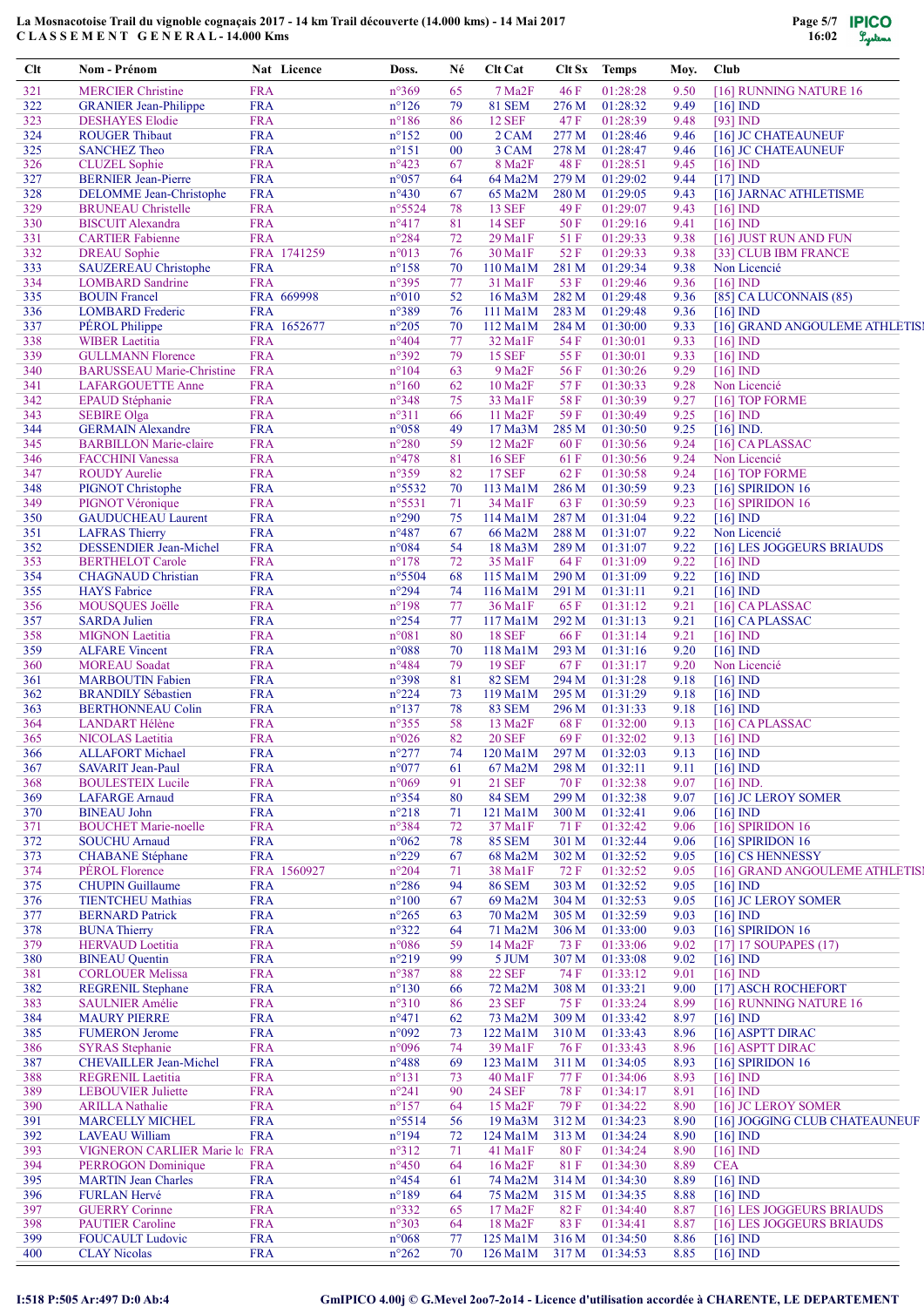

| Clt | Nom - Prénom                    |            | Nat Licence | Doss.           | Né     | Clt Cat                |       | Clt Sx Temps | Moy. | <b>Club</b>                       |
|-----|---------------------------------|------------|-------------|-----------------|--------|------------------------|-------|--------------|------|-----------------------------------|
| 401 | <b>OZANNE JACKIE</b>            |            | FRA 370962  | $n^{\circ}014$  | 48     | 1 Ma3F                 | 84 F  | 01:34:59     | 8.84 | [33] CLUB IBM FRANCE              |
| 402 | <b>PASOUIER Daniel</b>          | <b>FRA</b> |             | $n^{\circ}021$  | 48     | 20 Ma3M                | 318 M | 01:34:59     | 8.84 | $[85]$ CA LUCONNAIS $(85)$        |
| 403 | LYKHOTA Armande                 | <b>FRA</b> |             | $n^{\circ}316$  | 80     | <b>25 SEF</b>          | 85F   | 01:35:22     | 8.81 | $[16]$ ND                         |
| 404 | <b>HIEGEL Lucile</b>            | <b>FRA</b> |             | $n^{\circ}296$  | 81     | <b>26 SEF</b>          | 86F   | 01:35:25     | 8.80 | $[16]$ IND                        |
| 405 | <b>NICOT</b> Herve              | <b>FRA</b> |             | $n^{\circ}435$  | 67     | 76 Ma2M                | 319 M | 01:35:25     | 8.80 | $[16]$ IND                        |
| 406 | <b>GUIET Katia</b>              | <b>FRA</b> |             | $n^{\circ}293$  | 77     | 42 Ma1F                | 87F   | 01:35:25     | 8.80 | $[16]$ IND                        |
| 407 | <b>CHAULET</b> Francis          | <b>FRA</b> |             | $n^{\circ}230$  | 62     | 77 Ma2M                | 320 M | 01:35:29     | 8.80 | [16] CS HENNESSY                  |
| 408 | <b>CHARDAVOINE Catherine</b>    | <b>FRA</b> |             | $n^{\circ}410$  | 72     | 43 MalF                | 88F   | 01:35:50     | 8.77 | [16] RUNNING NATURE 16            |
| 409 | <b>PINEAU Nathalie</b>          | <b>FRA</b> |             | $n^{\circ}203$  | 75     | 44 Ma1F                | 89F   | 01:35:58     | 8.75 | $[16]$ IND                        |
| 410 | <b>BARBERA-GERAL Cécile</b>     | <b>FRA</b> |             | $n^{\circ}414$  | 66     | 19 Ma2F                | 90 F  | 01:36:05     | 8.74 | $[16]$ IND                        |
| 411 | <b>BRETHENOUX VALERIE</b>       |            | FRA 1433187 | $n^{\circ}117$  | 68     | 45 Ma1F                | 91 F  | 01:36:28     | 8.71 | [16] GRAND ANGOULEME ATHLETIS]    |
| 412 | POUZET Joëlle                   | <b>FRA</b> |             | n°087           | 57     | $2$ Ma $3F$            | 92 F  | 01:36:28     | 8.71 | [16] GRAND ANGOULEME ATHLETIS]    |
| 413 | <b>BOUCQ Bernard</b>            | <b>FRA</b> |             | n°034           | 55     | 21 Ma3M                | 321 M | 01:36:31     | 8.70 | $[16]$ ND                         |
| 414 | <b>MANAI</b> Eric               | <b>FRA</b> |             | n°397           | 61     | 78 Ma2M                | 322 M | 01:36:32     | 8.70 | $[16]$ ND                         |
| 415 | <b>BRUNETEAU Jerome</b>         | <b>FRA</b> |             | $n^{\circ}063$  | 76     | $127$ Ma $1M$          | 323 M | 01:36:37     | 8.70 | $[16]$ ND                         |
| 416 | <b>DUPUY</b> Marie chantal      | <b>FRA</b> |             | $n^{\circ}288$  | 65     | $20$ Ma <sub>2</sub> F | 93 F  | 01:36:47     | 8.68 | $[16]$ IND                        |
| 417 | <b>MÉVELLEC Ronan</b>           | <b>FRA</b> |             | $n^{\circ}200$  | 77     | 128 Ma1M               | 324 M | 01:36:53     | 8.67 | [16] SPIRIDON ET JUST RUN AND FUI |
| 418 | <b>SARDIN Jeannine</b>          | <b>FRA</b> |             | $n^{\circ}256$  | 67     | $21$ Ma <sub>2</sub> F | 94 F  | 01:37:01     | 8.66 | $[16]$ IND                        |
| 419 | <b>CATIANDO</b> Jonas           | <b>FRA</b> |             | $n^{\circ}075$  | 58     | 79 Ma2M                | 325 M | 01:37:09     | 8.65 | $[16]$ IND.                       |
| 420 | LE JALLE Tiphaine               | <b>FRA</b> |             | $n^{\circ}195$  | 88     | <b>27 SEF</b>          | 95 F  | 01:37:14     | 8.64 | $[16]$ IND                        |
| 421 | <b>FAUCON</b> Lydia             | <b>FRA</b> |             | $n^{\circ}001$  | 63     | 22 Ma2F                | 96 F  | 01:37:24     | 8.62 | $[16]$ IND                        |
| 422 | <b>MOUNIER Anne-Gaelle</b>      | <b>FRA</b> |             | $n^{\circ}156$  |        | <b>28 SEF</b>          | 97 F  | 01:37:27     | 8.62 | $[16]$ IND                        |
| 423 | <b>ROUGIER Clément</b>          | <b>FRA</b> |             | $n^{\circ}5522$ | $00\,$ | 4 CAM                  | 326 M | 01:37:27     | 8.62 | $[16]$ IND                        |
| 424 | <b>ALLARD</b> François          |            | FRA A90718C | $n^{\circ}461$  | 62     | 80 Ma2M                | 327 M | 01:37:30     | 8.62 | <b>JSA ANGOULEME TRIATHLON</b>    |
| 425 | <b>DUPRE</b> Isabelle           | <b>FRA</b> |             | $n^{\circ}5506$ | 70     | 46 Ma1F                | 98 F  | 01:37:52     | 8.58 | $[16]$ IND.                       |
| 426 | <b>BARRIERE Jérôme</b>          | <b>FRA</b> |             | $n^{\circ}5507$ | 66     | 81 Ma2M                | 328 M | 01:37:52     | 8.58 | $[16]$ ND                         |
| 427 | <b>SAUVAGET Marion</b>          | <b>FRA</b> |             | $n^{\circ}340$  | 86     | <b>29 SEF</b>          | 99 F  | 01:37:56     | 8.58 | [16] GRAND ANGOULEME ATHLETIS]    |
| 428 | <b>RAMOS CAMPOS Christel</b>    | <b>FRA</b> |             | $n^{\circ}030$  | 71     | 47 Ma1F                | 100F  | 01:38:03     | 8.57 | [16] JARNAC ATHLETISME            |
| 429 | <b>MOLET</b> Claude             | <b>FRA</b> |             | $n^{\circ}052$  | 56     | 22 Ma3M                | 329 M | 01:38:04     | 8.57 | $[85]$ CA LUCONNAIS $(85)$        |
| 430 | <b>REGRENIL Laurence</b>        | <b>FRA</b> |             | $n^{\circ}048$  | 66     | 23 Ma2F                | 101 F | 01:38:33     | 8.52 | $[17]$ IND                        |
| 431 | ALMEIDA DA CONCEICAO P€ FRA     |            |             | $n^{\circ}413$  | 85     | <b>30 SEF</b>          | 102F  | 01:38:43     | 8.51 | [16] JUST RUN AND FUN             |
| 432 | DAUDÉ Sylvain                   | <b>FRA</b> |             | $n^{\circ}329$  | 72     | 129 Ma1M               | 330 M | 01:38:44     | 8.51 | [16] JUST RUN AND FUN             |
| 433 | <b>BALLET</b> Anne              |            | FRA T300010 | $n^{\circ}382$  | 66     | $24$ Ma <sub>2</sub> F | 103 F | 01:39:05     | 8.48 | [16] PASS RUNNING FFA             |
| 434 | <b>BODET</b> Mary               | <b>FRA</b> |             | $n^{\circ}064$  | 77     | 48 MalF                | 104 F | 01:39:05     | 8.48 | $[16]$ IND                        |
| 435 | <b>CAILLAUD Françoise</b>       | <b>FRA</b> |             | $n^{\circ}466$  | 55     | 3 Ma3F                 | 105F  | 01:39:07     | 8.48 | $[16]$ IND                        |
| 436 | <b>AUDUREAU Xavier</b>          | <b>FRA</b> |             | $n^{\circ}474$  | 66     | 82 Ma2M                | 331 M | 01:39:23     | 8.45 | $[16]$ IND                        |
| 437 | LE GALL Claire                  | <b>FRA</b> |             | $n^{\circ}432$  | 65     | 25 Ma2F                | 106F  | 01:39:24     | 8.45 | [16] COGNAC AC                    |
| 438 | <b>BALMA-VERD Alain</b>         | <b>FRA</b> |             | $n^{\circ}279$  | 70     | 130 Ma1M               | 332 M | 01:39:45     | 8.42 | $[16]$ IND                        |
| 439 | ROUYER Jean-paul                | <b>FRA</b> |             | $n^{\circ}273$  | 60     | 83 Ma2M                | 333 M | 01:39:59     | 8.40 | $[16]$ ND                         |
| 440 | <b>LOPEZ</b> Lydie              | <b>FRA</b> |             | n°396           | 64     | 26 Ma2F                | 107 F | 01:40:01     | 8.40 | [16] SPIRIDON 16                  |
| 441 | LE GALL Eric                    | <b>FRA</b> |             | $n^{\circ}433$  | 65     | 84 Ma2M                | 334 M | 01:40:28     | 8.36 | [16] COGNAC AC                    |
| 442 | <b>ANGIBAUD Vincent</b>         | <b>FRA</b> |             | $n^{\circ}406$  | 70     | 131 Ma1M               | 335 M | 01:40:29     | 8.36 | [16] COGNAC AC                    |
| 443 | <b>PERRIN Elisabeth</b>         | <b>FRA</b> |             | $n^{\circ}366$  | 78     | <b>31 SEF</b>          | 108F  | 01:40:49     | 8.33 | $[16]$ IND                        |
| 444 | PEROT Jean-francois             | <b>FRA</b> |             | $n^{\circ}367$  | 70     | 132 Ma1M               | 336 M | 01:40:50     | 8.33 | $[16]$ $ND$                       |
| 445 | <b>LATOUCHE Katia</b>           | <b>FRA</b> |             | $n^{\circ}371$  | 75     | 49 Ma1F                | 109F  | 01:41:11     | 8.30 | $[16]$ IND                        |
| 446 | <b>KAPP</b> Anne                | <b>FRA</b> |             | $n^{\circ}431$  | 69     | 50 Ma1F                | 110F  | 01:41:19     | 8.29 | $[16]$ IND                        |
| 447 | PIVETAUD Frédéric               | <b>FRA</b> |             | $n^{\circ}248$  | 72     | 133 Ma1M               | 337 M | 01:41:19     | 8.29 | $[16]$ $ND$                       |
| 448 | <b>EYRARD</b> Jocelyne          | <b>FRA</b> |             | $n^{\circ}235$  | 61     | 27 Ma2F                | 111 F | 01:41:20     | 8.29 | $[16]$ IND                        |
| 449 | <b>RAIMBAULT Nicolas</b>        | <b>FRA</b> |             | n°339           | 65     | 85 Ma2M                | 338 M | 01:41:40     | 8.26 | $[16]$ IND                        |
| 450 | <b>CHAUMETTE Maryse</b>         | <b>FRA</b> |             | $n^{\circ}006$  | 67     | 28 Ma2F                | 112F  | 01:41:51     | 8.25 | $[16]$ IND                        |
| 451 | <b>BAUD</b> Christiane          | <b>FRA</b> |             | $n^{\circ}051$  | 51     | 4 Ma3F                 | 113F  | 01:41:51     | 8.25 | $[17]$ IND                        |
| 452 | <b>MARICOURT Carine</b>         | <b>FRA</b> |             | $n^{\circ}244$  | 79     | <b>32 SEF</b>          | 114F  | 01:42:00     | 8.24 | [16] RUNNING NATURE 16            |
| 453 | <b>TREIBER Marion</b>           | <b>FRA</b> |             | $n^{\circ}213$  | 87     | <b>33 SEF</b>          | 115F  | 01:42:01     | 8.24 | $[16]$ IND                        |
| 454 | <b>THOMAS</b> Sarah             | <b>FRA</b> |             | $n^{\circ}263$  | 96     | 1 ESF                  | 116F  | 01:42:41     | 8.18 | $[16]$ ND                         |
| 455 | <b>GROS</b> Corinne             | <b>FRA</b> |             | $n^{\circ}047$  | 71     | 51 Ma1F                | 117F  | 01:42:46     | 8.18 | $[16]$ IND                        |
| 456 | <b>FREDON Yves</b>              | <b>FRA</b> |             | $n^{\circ}444$  | 50     | 23 Ma3M                | 339 M | 01:43:27     | 8.12 | $[17]$ ND                         |
| 457 | <b>BICHE</b> Annie              | <b>FRA</b> |             | $n^{\circ}217$  | 60     | 29 Ma2F                | 118F  | 01:43:33     | 8.11 | $[16]$ $ND$                       |
| 458 | ROCHETEAU Emilie                | <b>FRA</b> |             | $n^{\circ}209$  | 74     | 52 Ma1F                | 119F  | 01:43:54     | 8.09 | $[16]$ IND                        |
| 459 | <b>CASTANY Emma</b>             | <b>FRA</b> |             | $n^{\circ}266$  | 71     | 53 Ma1F                | 120F  | 01:43:54     | 8.09 | $[16]$ IND                        |
| 460 | RINGUET Jérôme                  | <b>FRA</b> |             | $n^{\circ}309$  | 75     | 134 Ma1M               | 340 M | 01:43:58     | 8.08 | $[16]$ IND                        |
| 461 | <b>BOISSINOT Laurent</b>        | <b>FRA</b> |             | $n^{\circ}220$  | 62     | 86 Ma2M                | 341 M | 01:44:01     | 8.08 | [79] JOG-FORS                     |
| 462 | <b>TONDELIER Patrick</b>        | <b>FRA</b> |             | n°098           | 62     | 87 Ma2M                | 342 M | 01:44:03     | 8.07 | [16] ASPTT DIRAC                  |
| 463 | <b>TARDIEU Jean Yves</b>        | <b>FRA</b> |             | n°097           | 72     | $135$ Ma $1M$          | 343 M | 01:44:03     | 8.07 | $[16]$ ASPTT DIRAC                |
| 464 | <b>MENTION</b> Philippe         | <b>FRA</b> |             | n°094           | 62     | 88 Ma2M                | 344 M | 01:44:04     | 8.07 | [16] ASPTT DIRAC                  |
| 465 | <b>STERLIN Médéric</b>          | <b>FRA</b> |             | $n^{\circ}211$  | 61     | 89 Ma2M                | 345 M | 01:44:17     | 8.06 | $[16]$ IND                        |
| 466 | <b>CATIANDO</b> Marie-Gisele    | <b>FRA</b> |             | $n^{\circ}076$  | 58     | 30 Ma2F                | 121 F | 01:44:30     | 8.04 | $[16]$ IND.                       |
| 467 | CARDAILLAC Jean-christophe      | <b>FRA</b> |             | $n^{\circ}226$  | 70     | 136 Ma1M               | 346 M | 01:44:31     | 8.04 | $[16]$ IND                        |
| 468 | <b>PECHEVIS Florence</b>        | <b>FRA</b> |             | $n^{\circ}305$  | 61     | 31 Ma2F                | 122F  | 01:44:47     | 8.02 | $[16]$ IND                        |
| 469 | <b>IMBERT-LANDREAU Isabelle</b> | <b>FRA</b> |             | $n^{\circ}429$  | 69     | 54 Ma1F                | 123 F | 01:44:54     | 8.01 | $[16]$ ND                         |
| 470 | <b>GLEMET</b> Annabelle         | <b>FRA</b> |             | $n^{\circ}276$  | 80     | <b>34 SEF</b>          | 124 F | 01:45:13     | 7.98 | $[16]$ IND                        |
| 471 | <b>MAGHFORI</b> Mathieu         | <b>FRA</b> |             | $n^{\circ}5525$ | 85     | <b>87 SEM</b>          | 347 M | 01:45:22     | 7.97 | Non Licencié                      |
| 472 | <b>STINDEL Yann</b>             | <b>FRA</b> |             | $n^{\circ}134$  | 69     | 137 Ma1M               | 348 M | 01:45:54     | 7.93 | $[16]$ IND                        |
| 473 | <b>LOZIER</b> Philippe          | <b>FRA</b> |             | n°5526          | 71     | 138 Ma1M               | 349 M | 01:45:55     | 7.93 | Non Licencié                      |
| 474 | <b>LARRET ARMELLE</b>           |            | FRA A25972C | $n^{\circ}459$  | 61     | 32 Ma2F                | 125F  | 01:46:09     | 7.91 | <b>JSA ANGOULEME TRIATHLON</b>    |
| 475 | <b>GEAY Thierry</b>             | <b>FRA</b> |             | $n^{\circ}5527$ | 59     | 90 Ma2M                | 350 M | 01:47:25     | 7.82 | Non Licencié                      |
| 476 | <b>HASSAN</b> Jessica           | <b>FRA</b> |             | $n^{\circ}239$  | 83     | <b>35 SEF</b>          | 126F  | 01:47:30     | 7.82 | $[16]$ IND                        |
| 477 | <b>LAUBERTON Gilbert</b>        | <b>FRA</b> |             | $n^{\circ}159$  | 47     | 4 Ma4M                 | 351 M | 01:47:31     | 7.81 | Non Licencié                      |
| 478 | MIGAUD JEAN-PIERRE              |            | FRA 289544  | $n^{\circ}5516$ | 45     | 5 Ma4M                 | 352 M | 01:47:33     | 7.81 | [17] ROCHEFORT ATHLETISME CLUB    |
| 479 | RABAULT Annie                   | <b>FRA</b> |             | $n^{\circ}043$  | 68     | 55 Ma1F                | 127F  | 01:47:41     | 7.80 | LES CAGOUILLES CHARENTAISES       |
| 480 | <b>BEURCQ Catherine</b>         | <b>FRA</b> |             | $n^{\circ}216$  | 65     | 33 Ma2F                | 128 F | 01:47:45     | 7.80 | [16] SPIRIDON 16                  |